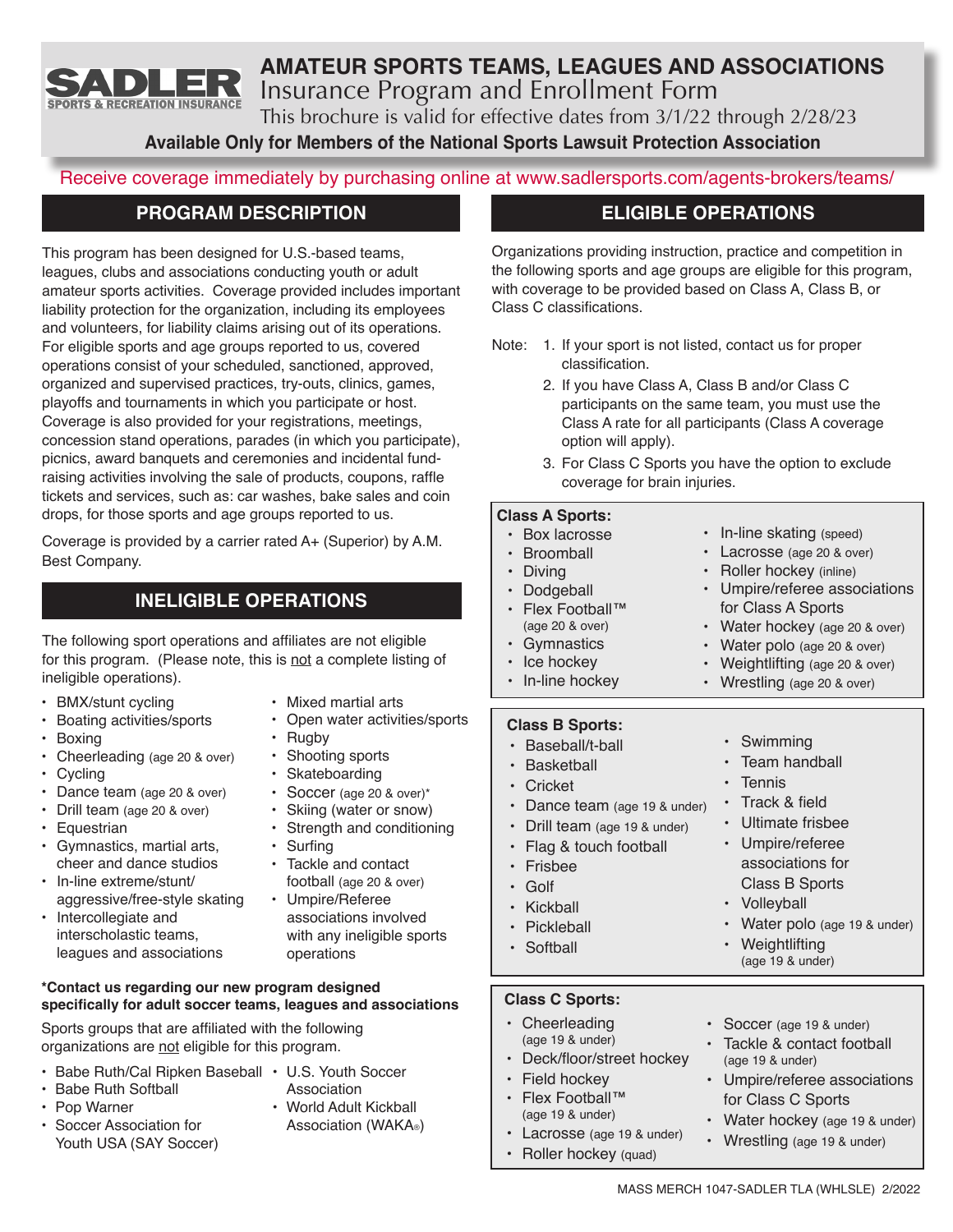# **COVERAGES AND LIMITS**

Coverage provided under this program includes:

**Commercial General Liability (CGL) with Broadening Endorsement** – coverage which protects the insured against liability claims for bodily injury and property damages arising out of premises, operations, products and completed operations and personal and advertising injury. Broadening coverages include: Expected or intended injury resulting from the use of reasonable force to protect persons or property; Non-owned watercraft – extended to 58 feet; Supplementary payments - \$2,500 bail bonds, \$500 a day loss of earnings; Knowledge or Notice of Occurrence; Waiver of right of recovery; Bodily injury definition expanded to include mental anguish, mental injury, shock, fright, humiliation, emotional distress or death resulting from bodily injury, sickness or disease; Damage to Premises Rented to You – the term fire is replaced with fire, lightning, explosion, smoke and leaks from sprinklers; Additional coverages: Emergency Real Estate Consultant Fee - \$25,000; Identify Theft Exposure (for directors or officers) - \$25,000; Key Individual Replacement Cost - \$50,000; Lease Cancellation Moving Expense - \$2,500; Temporary Meeting Place - \$25,000; Terrorism Travel Reimbursement (for directors or officers) - \$25,000; Workplace Violence Counseling - \$25,000

**Professional Liability** – provides protection against claims that arise out of the rendering, or failure to render: instruction, demonstration, direction and/or advice relating to the sports activity. Available for Class B & C sports only.

**Legal Liability to Participants (LLP)** – coverage which offers protection against bodily injury liability claims brought by persons participating in covered sports activities. Available for Class B & C sports only.

**Medical Payments for Participants** – coverage which pays the medical and dental expenses incurred by a participant when an accidental injury occurs while participating in your covered sports activities. The coverage is provided on an excess basis, responding after all other medical coverage available to the participant has been exhausted. If no other medical coverage exists, the coverage becomes primary. A \$100 deductible applies to each claim and the benefit period is two years from the date of the accident. Available for Class B & C sports only.

**Hired Auto and Employers' Nonownership Liability** – coverage which protects the insured against liability claims arising out of the maintenance or use of motor vehicles hired or borrowed by the insured on a short-term basis, as well as coverage for those autos your organization does not own, lease, hire, rent or borrow that are used in conjunction with your operations. Coverage does not extend to the transporting of participants or to those vehicles that are rented, hired or borrowed on a long-term basis.

| <b>CLASS A, B, &amp; C SPORTS INCLUDE:</b>                                      |                 |           |                 |           |                 |           |  |  |
|---------------------------------------------------------------------------------|-----------------|-----------|-----------------|-----------|-----------------|-----------|--|--|
| <b>Commercial General Liability (CGL):*</b>                                     | <b>Option 1</b> |           | <b>Option 2</b> |           | <b>Option 3</b> |           |  |  |
| Each Occurrence                                                                 | \$              | 1,000,000 | S               | 2,000,000 | \$              | 2,000,000 |  |  |
| General Aggregate (Other than Products-completed Operations)                    | \$              | 5,000,000 | S               | 5,000,000 | \$              | 5,000,000 |  |  |
| Products-completed Operations Aggregate                                         | \$              | 1,000,000 | S               | 2,000,000 | \$              | 2,000,000 |  |  |
| Personal and Advertising Injury                                                 | S               | 1,000,000 | S               | 2,000,000 | \$              | 2,000,000 |  |  |
| Damage to Premises Rented to You (Fire Legal Liability)                         | S               | 1,000,000 | S               | 1,000,000 | \$              | 1,000,000 |  |  |
| Medical Expense (other than participants)                                       | S               | 5,000     | S               | 5,000     | \$              | 5,000     |  |  |
| Hired Auto and Employers' Nonownership Liability (not provided while in Hawaii) | \$              | 1,000,000 | S               | 2,000,000 | \$              | 2,000,000 |  |  |

| <b>CLASS B &amp; C SPORTS INCLUDE:</b>                                        |                 |          |                 |                           |                 |           |  |  |
|-------------------------------------------------------------------------------|-----------------|----------|-----------------|---------------------------|-----------------|-----------|--|--|
|                                                                               | <b>Option 1</b> |          | <b>Option 2</b> |                           | <b>Option 3</b> |           |  |  |
| <b>Professional Liability</b>                                                 | S               | 000,000, | SS.             | 2,000,000                 | S               | 2,000,000 |  |  |
| Legal Liability to Participants (LLP)                                         | \$              | 000,000, | \$              | 2,000,000                 | \$              | 2,000,000 |  |  |
| Medical Payments for Participants (excess) \$100 per claim deductible applies | \$              | 25,000   | \$              | 100.000                   | \$              | 250,000   |  |  |
| <b>Class C Sports Only:</b>                                                   |                 |          |                 |                           |                 |           |  |  |
| Brain Injury limit / Aggregate limit                                          |                 |          |                 | \$1,000,000 / \$1,000,000 |                 |           |  |  |
| Loss Adjustment Expense limit / Aggregate limit                               |                 |          |                 | \$1,000,000 / \$1,000,000 |                 |           |  |  |

**"Brain injury"** means concussion, chronic traumatic encephalopathy or any other injury to the brain and any symptoms, conditions, disorders and diseases, including death, resulting therefrom but only if such injury occurs as a result of specific events occurring during the policy period.

**NOTE:** Class C Sports have the option to exclude coverage for brain injuries in order to recieve premium credits. In order to receive credits, you must contact Sadler & Company Inc. directly at "sport3@sadlersports.com".

#### **Please contact us for higher/different limit options or visit us online for an immediate quote.**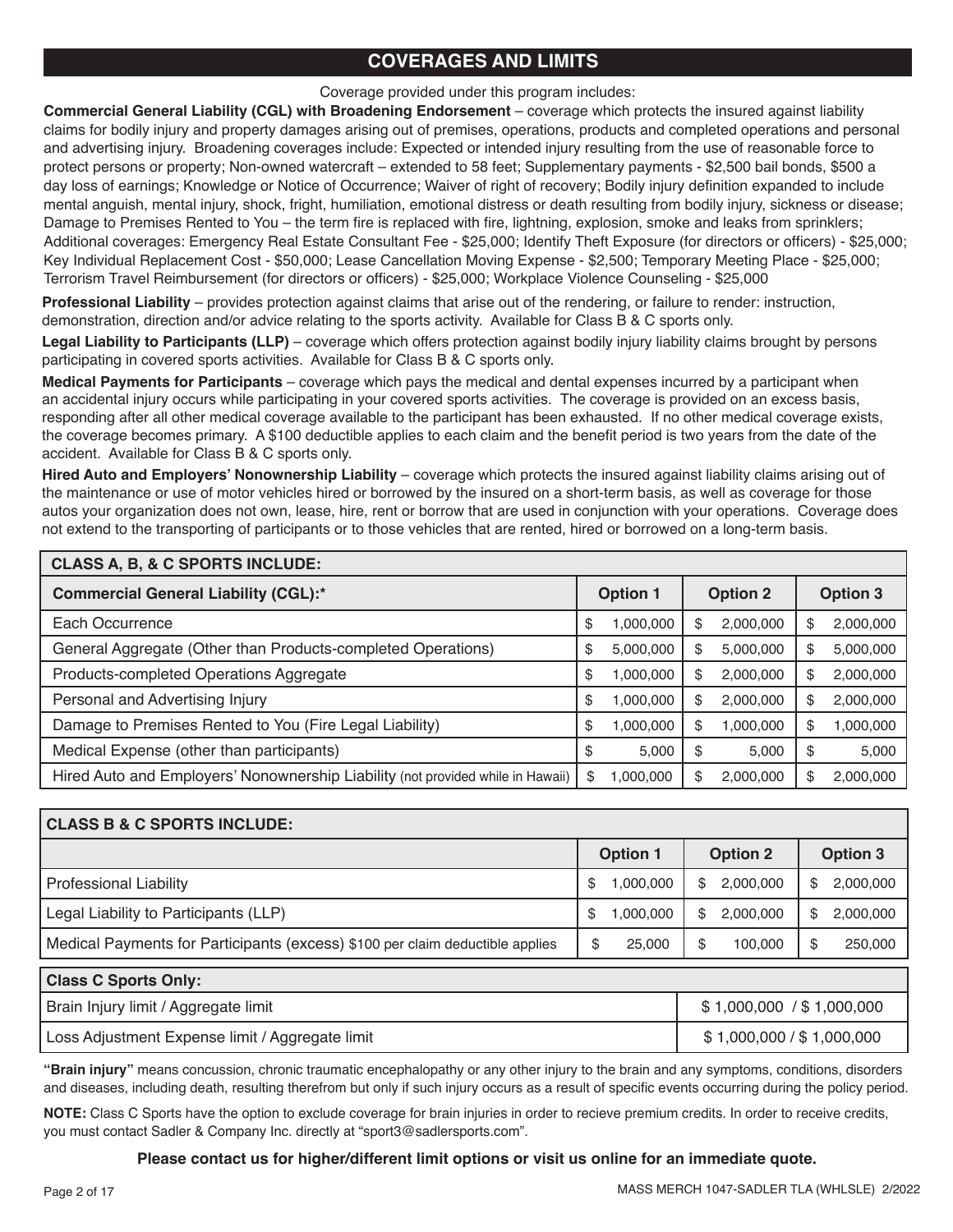# **OPTION 1 PROGRAM RATES AND MINIMUM PREMIUMS**

| <b>CLASS A SPORTS – Rates</b> (per participant, per sport)                                         |                                          |  |  |  |  |  |
|----------------------------------------------------------------------------------------------------|------------------------------------------|--|--|--|--|--|
|                                                                                                    | <b>Option 1</b><br>\$1,000,000 CGL Limit |  |  |  |  |  |
| <b>Rates</b> – All Sports, All Ages,<br>including Umpire & Referee Associations for Class A Sports | \$3.75                                   |  |  |  |  |  |
| <b>Minimum Premium</b>                                                                             | \$300.00                                 |  |  |  |  |  |

| <b>CLASS B SPORTS – Rates</b> (per participant, per sport)                  |                                                                   |            |            |                   |  |  |
|-----------------------------------------------------------------------------|-------------------------------------------------------------------|------------|------------|-------------------|--|--|
|                                                                             | <b>Option 1</b><br>\$1,000,000 CGL Limit \$25,000 Medical Payment |            |            |                   |  |  |
| <b>Ages</b>                                                                 | 12 & Under                                                        | $13 - 15$  | $16 - 19$  | 20 & Over         |  |  |
| Baseball, t-ball                                                            | \$<br>6.59                                                        | \$10.97    | \$17.50    | \$31.97           |  |  |
| Basketball, Ultimate frisbee, Flag & touch football, Team handball, Running | \$<br>6.34                                                        | 7.58<br>\$ | \$15.85    | \$21.35           |  |  |
| Frisbee, Golf, Kickball, Tennis, Track & field, Swimming, Pickleball        | \$<br>6.04                                                        | \$<br>6.04 | \$<br>6.04 | \$6.04            |  |  |
| Drill team, Dance team                                                      | \$<br>6.76                                                        | \$<br>8.19 | \$17.78    | N/A               |  |  |
| Cricket, Squash                                                             | \$<br>6.20                                                        | \$<br>9.98 | \$15.61    | \$28.08           |  |  |
| Water polo                                                                  | \$<br>7.77                                                        | \$<br>8.93 | \$10.78    | Class A<br>\$3.75 |  |  |
| Softball                                                                    | \$<br>6.23                                                        | \$<br>7.45 | \$17.50    | \$31.97           |  |  |
| Umpire & referee associations for Class B Sports                            | \$<br>9.21                                                        | \$<br>9.21 | \$<br>9.21 | \$9.21            |  |  |
| Volleyball                                                                  | \$<br>6.41                                                        | \$<br>6.41 | \$<br>6.41 | \$6.41            |  |  |
| Weightlifting                                                               | \$17.90                                                           | \$17.90    | \$17.90    | Class A<br>\$3.75 |  |  |
| <b>Minimum Premium</b>                                                      |                                                                   |            | \$300.00   |                   |  |  |

| <b>CLASS C SPORTS - Rates</b> (per participant, per sport)   |                                                                                               |           |            |                   |  |  |  |
|--------------------------------------------------------------|-----------------------------------------------------------------------------------------------|-----------|------------|-------------------|--|--|--|
|                                                              | Option1                                                                                       |           |            |                   |  |  |  |
|                                                              | \$1,000,000 CGL & LLP Limit<br>\$25,000 Medical Payment<br>With Limited Brain Injury Coverage |           |            |                   |  |  |  |
| <b>Ages</b>                                                  | 12 <sub>8</sub><br><b>Under</b>                                                               | $13 - 15$ | $16 - 19$  | 20 &<br>Over      |  |  |  |
| Deck/floor/street hockey, Field hockey, Roller hockey (quad) | \$<br>7.09                                                                                    | \$8.33    | \$16.60    | \$22.10           |  |  |  |
| Cheerleading                                                 | \$<br>7.51                                                                                    | \$8.94    | \$18.53    | N/A               |  |  |  |
| Lacrosse, Water hockey,<br>Flex Football™                    | \$<br>8.52                                                                                    | \$9.68    | \$11.53    | Class A<br>\$3.75 |  |  |  |
| Soccer                                                       | \$<br>9.16                                                                                    | \$10.50   | \$12.66    | N/A               |  |  |  |
| Tackle and contact football                                  | \$24.95                                                                                       | \$44.10   | \$58.91    | N/A               |  |  |  |
| Wrestling                                                    | \$18.65                                                                                       | \$18.65   | \$18.65    | Class A<br>\$3.75 |  |  |  |
| Umpire & referee associations for Class C Sports             | \$<br>9.96                                                                                    | \$9.96    | \$<br>9.96 | \$9.96            |  |  |  |
| <b>Minimum Premiums</b>                                      | \$300.00                                                                                      |           |            |                   |  |  |  |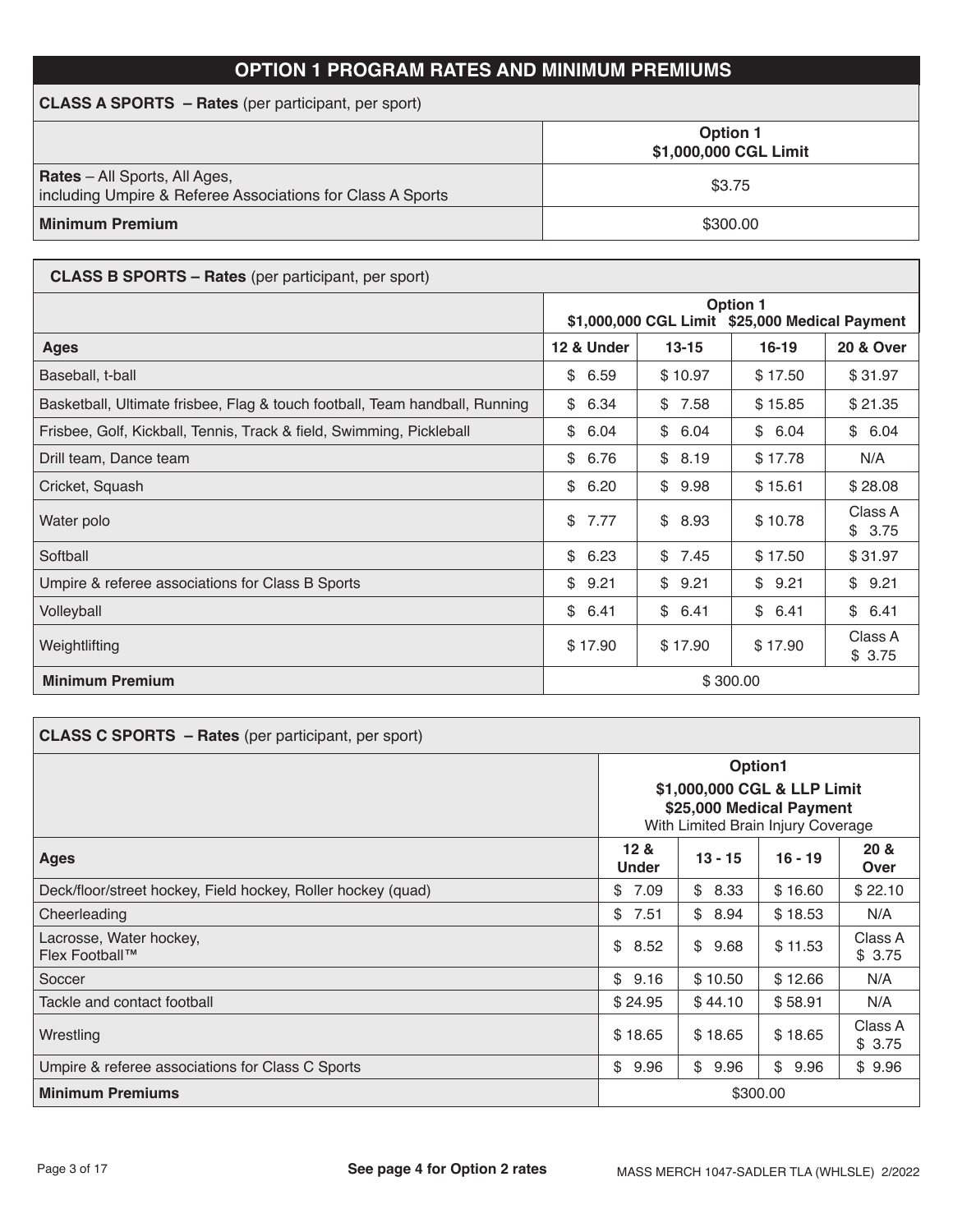# **OPTION 2 PROGRAM RATES AND MINIMUM PREMIUMS**

| <b>CLASS A SPORTS – Rates</b> (per participant, per sport)                                         |                                          |
|----------------------------------------------------------------------------------------------------|------------------------------------------|
|                                                                                                    | <b>Option 2</b><br>\$2,000,000 CGL Limit |
| <b>Rates</b> – All Sports, All Ages,<br>including Umpire & Referee Associations for Class A Sports | \$5.63                                   |
| <b>Minimum Premium</b>                                                                             | \$400.00                                 |

| <b>CLASS B SPORTS - Rates</b> (per participant, per sport)                     |                                                                    |         |          |                   |  |  |
|--------------------------------------------------------------------------------|--------------------------------------------------------------------|---------|----------|-------------------|--|--|
|                                                                                | <b>Option 2</b><br>\$2,000,000 CGL Limit \$100,000 Medical Payment |         |          |                   |  |  |
| <b>Ages</b>                                                                    | 12 & Under<br>$13 - 15$<br>$16 - 19$<br><b>20 &amp; Over</b>       |         |          |                   |  |  |
| Baseball, t-ball                                                               | \$9.24                                                             | \$15.14 | \$20.26  | \$40.98           |  |  |
| Basketball, Ultimate frisbee, Flag & touch football, Team handball,<br>Running | \$8.92                                                             | \$10.74 | \$20.77  | \$27.67           |  |  |
| Frisbee, Golf, Kickball, Tennis, Track & field, Swimming, Pickleball           | \$8.51                                                             | \$8.51  | \$8.51   | \$8.51            |  |  |
| Drill team, Dance team                                                         | \$9.44                                                             | \$11.56 | \$23.19  | N/A               |  |  |
| Cricket, Squash                                                                | \$9.05                                                             | \$13.82 | \$18.25  | \$36.11           |  |  |
| Water polo                                                                     | \$11.14                                                            | \$13.09 | \$14.47  | Class A<br>\$5.63 |  |  |
| Softball                                                                       | \$8.75                                                             | \$10.53 | \$20.26  | \$40.98           |  |  |
| Umpire & referee associations for Class B Sports                               | \$12.28                                                            | \$12.28 | \$12.28  | \$12.28           |  |  |
| Volleyball                                                                     | \$8.98                                                             | \$8.98  | \$8.98   | \$8.98            |  |  |
| Weightlifting                                                                  | \$23.94                                                            | \$23.94 | \$23.94  | Class A<br>\$5.63 |  |  |
| <b>Minimum Premiums</b>                                                        |                                                                    |         | \$400.00 |                   |  |  |

| <b>CLASS C SPORTS - Rates (per participant, per sport)</b>   |                                                                                                                   |         |          |                   |  |  |
|--------------------------------------------------------------|-------------------------------------------------------------------------------------------------------------------|---------|----------|-------------------|--|--|
|                                                              | <b>Option 2</b><br>\$2,000,000 CGL & LLP Limit<br>\$100,000 Medical Payment<br>With Limited Brain Injury Coverage |         |          |                   |  |  |
| Ages                                                         | 12 &<br>$13 - 15$<br>$16 - 19$<br><b>20 &amp; Over</b><br><b>Under</b>                                            |         |          |                   |  |  |
| Deck/floor/street hockey, Field hockey, Roller hockey (quad) | \$10.04                                                                                                           | \$11.86 | \$21.89  | \$28.79           |  |  |
| Cheerleading                                                 | \$10.56                                                                                                           | \$12.68 | \$24.31  | N/A               |  |  |
| Lacrosse, Water hockey, Flex Football™                       | \$12.26                                                                                                           | \$14.21 | \$15.59  | Class A<br>\$5.63 |  |  |
| Soccer                                                       | \$13.14                                                                                                           | \$15.40 | \$17.01  | N/A               |  |  |
| Tackle and contact football                                  | \$33.44                                                                                                           | \$59.67 | \$76.67  | N/A               |  |  |
| Wrestling                                                    | \$25.06                                                                                                           | \$25.06 | \$25.06  | Class A<br>\$5.63 |  |  |
| Umpire & referee associations for Class C Sports             | \$13.40                                                                                                           | \$13.40 | \$13.40  | \$13.40           |  |  |
| <b>Minimum Premiums</b>                                      |                                                                                                                   |         | \$400.00 |                   |  |  |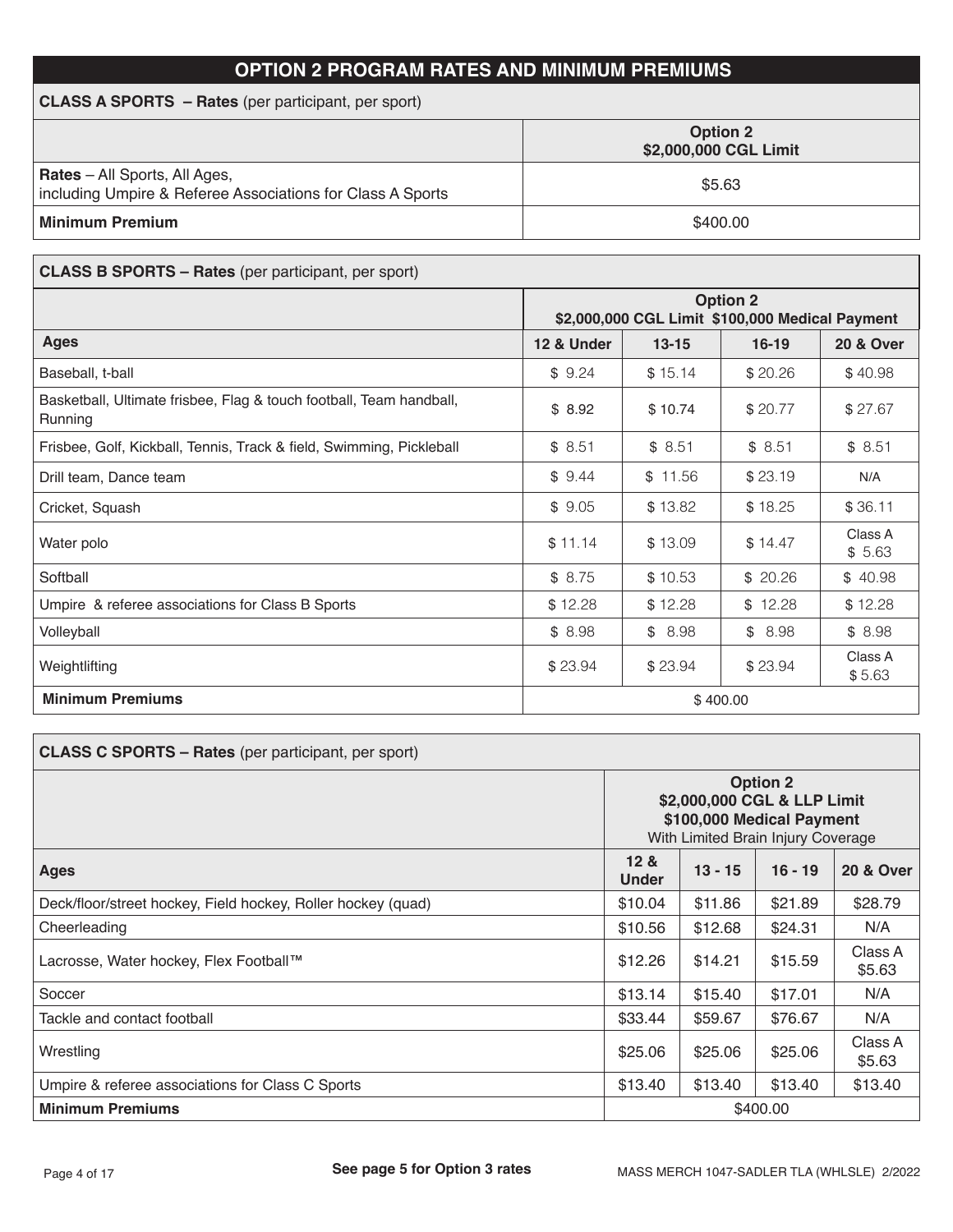# **OPTION 3 PROGRAM RATES AND MINIMUM PREMIUMS**

| <b>CLASS A SPORTS</b> – Rates (per participant, per sport)                                         |                                          |  |  |  |  |  |
|----------------------------------------------------------------------------------------------------|------------------------------------------|--|--|--|--|--|
|                                                                                                    | <b>Option 3</b><br>\$2,000,000 CGL Limit |  |  |  |  |  |
| <b>Rates</b> - All Sports, All Ages,<br>including Umpire & Referee Associations for Class A Sports | \$5.63                                   |  |  |  |  |  |
| <b>Minimum Premium</b>                                                                             | \$400.00                                 |  |  |  |  |  |

| <b>CLASS B SPORTS – Rates</b> (per participant, per sport)                  |                                                                    |         |          |                   |  |  |
|-----------------------------------------------------------------------------|--------------------------------------------------------------------|---------|----------|-------------------|--|--|
|                                                                             | <b>Option 3</b><br>\$2,000,000 CGL Limit \$250,000 Medical Payment |         |          |                   |  |  |
| <b>Ages</b>                                                                 | 12 & Under<br>$13 - 15$<br>$16-19$<br><b>20 &amp; Over</b>         |         |          |                   |  |  |
| Baseball, t-ball                                                            | \$9.99                                                             | \$17.13 | \$23.22  | \$48.09           |  |  |
| Basketball, Ultimate frisbee, Flag & touch football, Team handball, Running | \$9.65                                                             | \$11.79 | \$23.85  | \$32.51           |  |  |
| Frisbee, Golf, Kickball, Tennis, Track & field, Swimming, Pickleball        | \$9.60                                                             | \$9.60  | \$9.60   | \$9.60            |  |  |
| Drill team, Dance team                                                      | \$10.29                                                            | \$12.77 | \$26.77  | N/A               |  |  |
| Cricket, Squash                                                             | \$9.39                                                             | \$15.55 | \$20.79  | \$42.23           |  |  |
| Water polo                                                                  | \$11.79                                                            | \$13.90 | \$16.28  | Class A<br>\$5.63 |  |  |
| Softball                                                                    | \$9.45                                                             | \$11.56 | \$23.22  | \$48.09           |  |  |
| Umpire & referee associations for Class B Sports                            | \$13.95                                                            | \$13.95 | \$13.95  | \$13.95           |  |  |
| Volleyball                                                                  | \$10.22                                                            | \$10.22 | \$10.22  | \$10.22           |  |  |
| Weightlifting                                                               | \$27.64                                                            | \$27.64 | \$27.64  | Class A<br>\$5.63 |  |  |
| <b>Minimum Premium</b>                                                      |                                                                    |         | \$400.00 |                   |  |  |

| <b>CLASS C SPORTS - Rates (per participant, per sport)</b>   |                                                                                                                   |         |         |                   |  |  |
|--------------------------------------------------------------|-------------------------------------------------------------------------------------------------------------------|---------|---------|-------------------|--|--|
|                                                              | <b>Option 3</b><br>\$2,000,000 CGL & LLP Limit<br>\$250,000 Medical Payment<br>With Limited Brain Injury Coverage |         |         |                   |  |  |
| <b>Ages</b>                                                  | 12 <sub>8</sub><br>20 &<br>$13 - 15$<br>$16 - 19$<br><b>Under</b><br>Over                                         |         |         |                   |  |  |
| Deck/floor/street hockey, Field hockey, Roller hockey (quad) | \$10.77                                                                                                           | \$12.91 | \$24.97 | \$33.63           |  |  |
| Cheerleading                                                 | \$11.41                                                                                                           | \$13.89 | \$27.89 | N/A               |  |  |
| Lacrosse, Water hockey, Flex Football™                       | \$12.91                                                                                                           | \$15.02 | \$17.40 | Class A<br>\$5.63 |  |  |
| Soccer                                                       | \$13.89                                                                                                           | \$16.35 | \$19.12 | N/A               |  |  |
| Tackle and contact football                                  | \$37.54                                                                                                           | \$68.97 | \$89.38 | N/A               |  |  |
| Wrestling                                                    | \$28.76                                                                                                           | \$28.76 | \$28.76 | Class A<br>\$5.63 |  |  |
| Umpire & referee associations for Class C Sports             | \$15.07                                                                                                           | \$15.07 | \$15.07 | \$15.07           |  |  |
| <b>Minimum Premiums</b>                                      | \$400.00                                                                                                          |         |         |                   |  |  |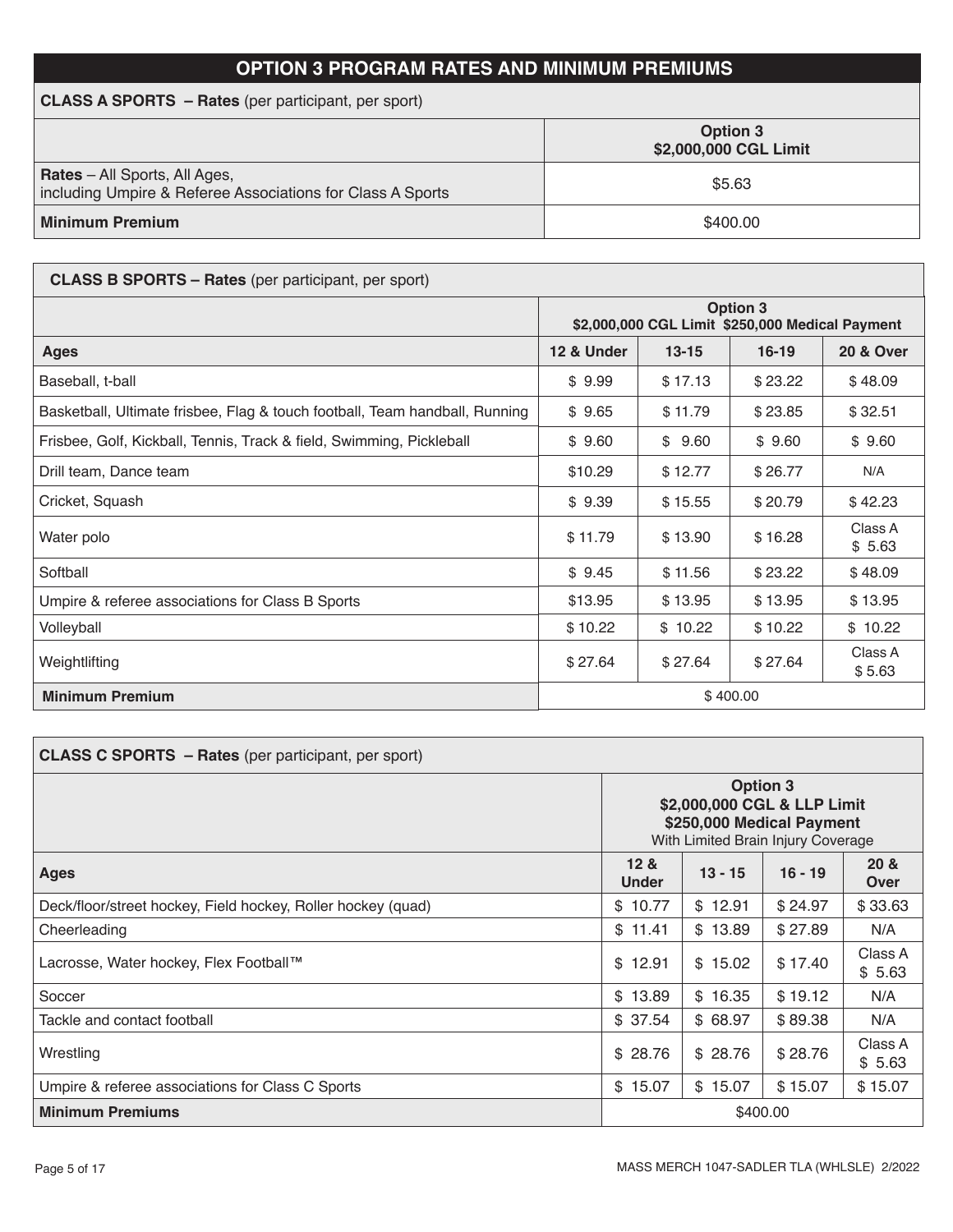# **EXCLUSIONS**

The following represent only some of the exclusions contained in this policy.

- 24-hour premises liability
- Abuse, molestation, harassment or sexual conduct
- All operations listed as ineligible
- Amusement devices (eg: rides, slides, inflatables, bungees, climbing walls, dunk tanks)
- Asbestos
- Babysitting/child care services
- Carnivals/festivals
- Communicable disease
- Concerts
- Cryogenic chambers/therapy
- Employment-related practices
- Events involving gambling (eg: bingo, casino nights, poker, Texas hold'em tournaments)
- Events where alcoholic beverages are furnished or served by you, your employees or your "volunteer workers"
- **Fireworks**
- Fungi or bacteria
- Haunted attractions
- Lead
- Non-rostered participants at tournaments hosted by the insured
- Operation, ownership or management of any athletic facility or field, other than while being used for covered activities
- Outside concessionaires and vendors in conjunction with your organization
- Sports events/activities involving participants in sports other than those reported and for whom a premium has been paid
- Transportation of participants
- Violation of statutes that govern e-mails, faxes, phone calls or other methods of sending materials or information

# **OPTIONAL COVERAGES AVAILABLE**

## **Hosted Tournament Coverage (available for Class B & Class C sports only)**

Hosted tournaments are those you organize and operate that include participants who are not members of your club or team. Coverage excludes non-rostered participants that participate in tournaments you host unless this optional coverage is purchased. The named insured and their rostered members are automatically covered for participation in tournaments conducted by others without purchasing this additional coverage. Please contact us for additional information on this available optional coverage.

# **Premises Liability for Sports Fields**

If you are a not-for-profit organization and you own, operate or are responsible for a sports field(s) on a 24 hour basis and do not rent, donate or lease the field(s) out to other organizations, this coverage provides you with premises liability for the field(s). The use of the field(s) can only be for those sports and age groups that you have purchased commercial general liability coverage for under the Amateur Sports RPG Insurance Program. Please contact us for additional information on this available optional coverage.

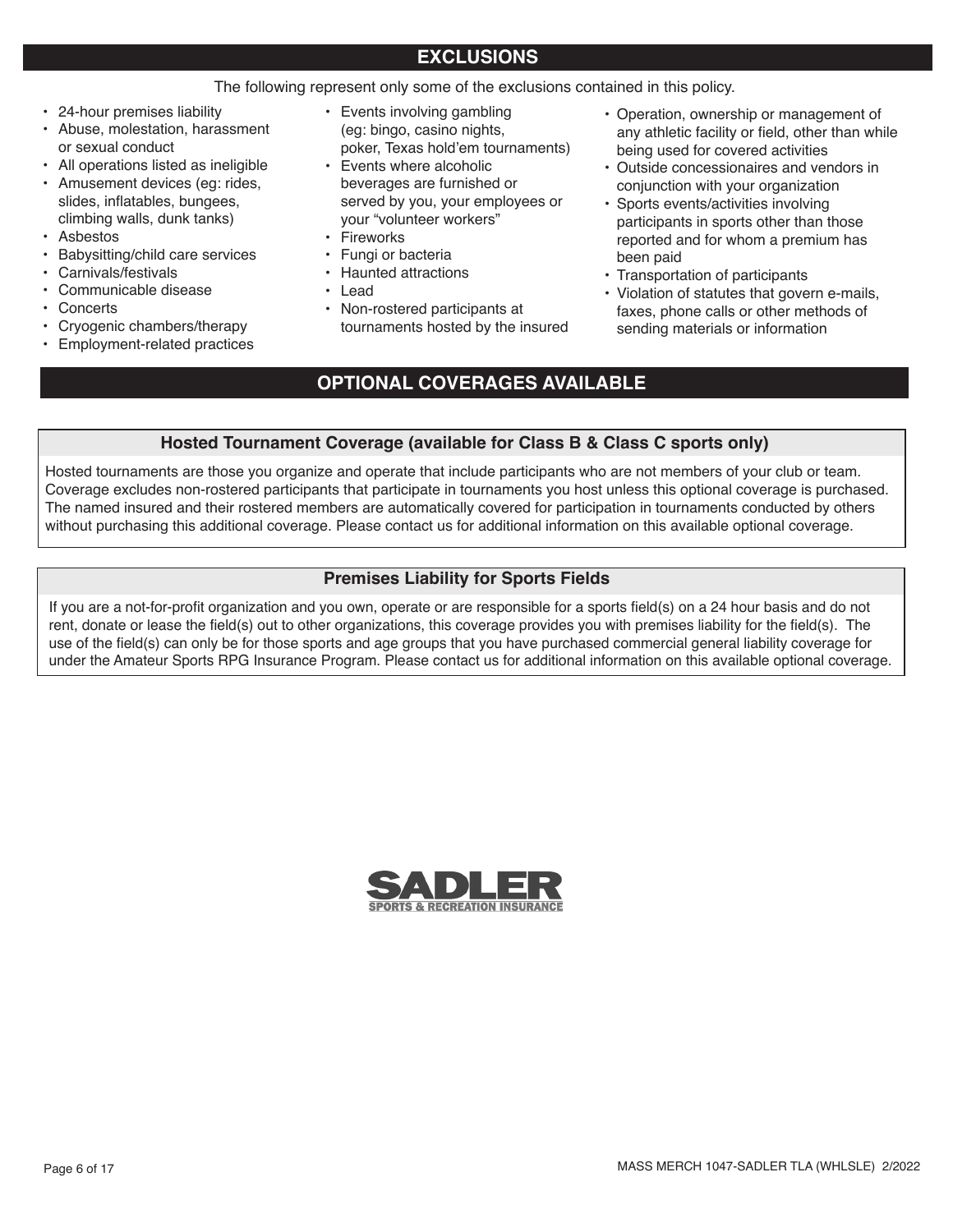# **FREQUENTLY ASKED QUESTIONS**

**1. When should we make our coverage effective?**

The effective date is the date you need your insurance to start. For many, this is the first day that your organization has try outs or practices. If you are renewing coverage with us, use the expiration date of your existing coverage. Coverage will be in effect for one year.

**2. Our organization has not had try outs and we are not sure how many participants we will have for each sport and age group, how should I report my number of participants?**

You will need to report the maximum number of participants for each age group and sport according to your projected rosters. You may add additional participants at any time by using the Amateur Sports Supplemental form.

**3. If a participant plays several sports in the organization, do we charge for each sport?**

Yes, the rate is based on a per participant for each sport and age group.

**4. Does this coverage follow the participants where ever they go to practice or play?**

Coverage will follow the reported participants as long as they are participating in covered, sponsored and/or supervised activities of the insured including tournaments hosted by other organizations. Coverage does not apply to the transportation of participants.

#### **5. Will I receive a policy after I submit the enrollment form?**

You will receive a certificate of insurance as proof of coverage. Coverage is offered exclusively through the Sports, Leisure and Entertainment Risk Purchasing Group (RPG). The RPG receives a master policy from the insurance company. Submission of this enrollment form confirms your desire to receive coverage through the RPG. Each member receives their own certificate of insurance as their evidence of coverage. The limits of insurance apply individually to each enrolled member–there are no shared limits of liability with any other members. A copy of the RPG master policy can be requested in writing to: Sadler & Company Inc., P.O. Box 5866, Columbia, SC 29250 or email: sport3@sadlersports.com

# **WAYS TO ENROLL FOR COVERAGE**



# **HOW TO OBTAIN COVERAGE**

- 1. Remit the completed and signed enrollment form (page 8-17), and corresponding premium payment via mail to: **Sadler & Company, Inc., PO Box 5866 Fax: 1-803-256-4017 Columbia, SC 29250-5866 or Fax: 1-803-256-4017 or email: sport3@sadlersports.com**
- 2. You will be notified by Sadler and Company, Inc., if for any reason, your submission to this insurance program is declined or determined to be ineligible for coverage and your premium payment will be returned.
- 3. If Sadler & Company, Inc., needs additional information or if there are any problems with your submission, **an email will be sent to the email address provided on the application**.
- 4. If your enrollment is accepted, Sadler & Company, Inc. will issue your coverage documents and a verification of coverage **email** will be sent to the email address provided on the application.
- 5. Please allow 6 business days for processing we CANNOT rush your proof of coverage. If you need faster processing, apply online and you will have your coverage documents instantly.

This brochure is for illustrative purposes only and is not a contract of insurance. You must refer to the actual policy for complete information regarding coverage terms, conditions and exclusions as they may change from one coverage period to the next. You may request a copy of the full policy by submitting a written request to us.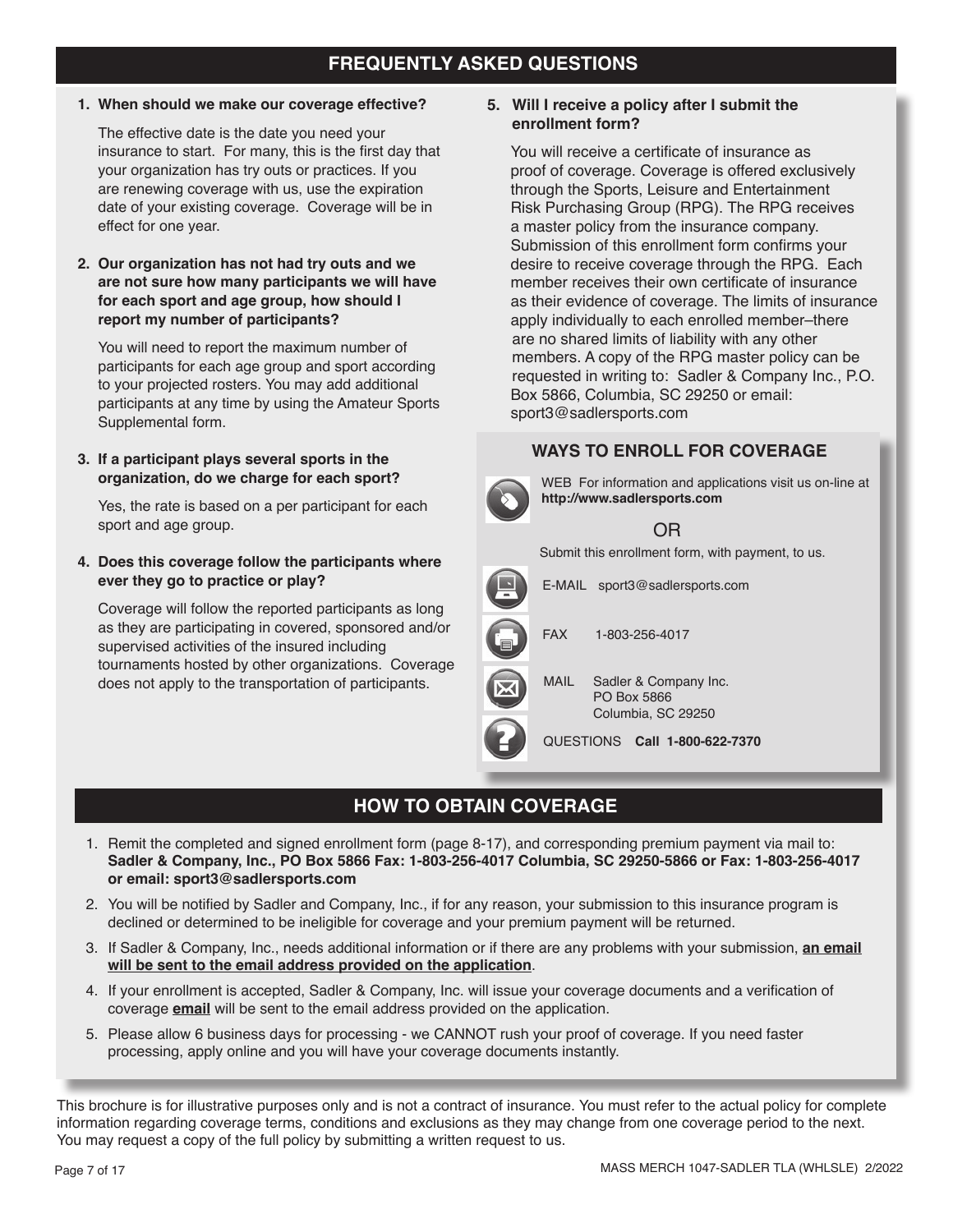

# **Enrollment Form Amateur Sports Teams, Leagues and Associations**

Valid for effective dates from 3/1/22 through 2/28/23

## **Available Only for Members of the National Sports Lawsuit Protection Association**

## Receive coverage immediately by purchasing online at www.sadlersports.com/agents-brokers/teams/

Completion of this enrollment form confirms your desire to obtain insurance through the Sports, Leisure and Entertainment Risk Purchasing Group. A risk purchasing group (RPG) provides group purchasing power for similar risks resulting in potential advantageous coverage terms, competitive rates, risk management bulletins, and rewards for favorable group loss experience. An RPG administration fee may be charged. The submission of this enrollment form and/or the acceptance of payment does not guarantee coverage. Certain operations are not eligible for coverage by this program.

We reserve the right to decline any request for coverage.

#### **TO AVOID PROCESSING DELAYS, PLEASE:**

**1. Complete all sections (print legibly)**

- **2. Sign and date where required**
- **3. Remit completed enrollment form (pages 8 17) with payment**

|                                                                                                                                                                                                                                                                                                                                                                                               | $\bigcirc$ I am renewing my coverage<br>$\bigcirc$ I am a new account                                                                                                                                                                       |  |  |  |  |  |  |
|-----------------------------------------------------------------------------------------------------------------------------------------------------------------------------------------------------------------------------------------------------------------------------------------------------------------------------------------------------------------------------------------------|---------------------------------------------------------------------------------------------------------------------------------------------------------------------------------------------------------------------------------------------|--|--|--|--|--|--|
|                                                                                                                                                                                                                                                                                                                                                                                               |                                                                                                                                                                                                                                             |  |  |  |  |  |  |
|                                                                                                                                                                                                                                                                                                                                                                                               | Note: This is the name that will appear on your Certificate of Insurance. If your company is a Sole Proprietorship, then this will be<br>your personal name or DBA.                                                                         |  |  |  |  |  |  |
| ō<br><b>GENERAL<br/>IFORMATIO</b>                                                                                                                                                                                                                                                                                                                                                             | Applicant is a: $\bigcirc$ Sole Proprietorship $\bigcirc$ Limited Liability Co. $\bigcirc$ Corporation $\bigcirc$ Partnership                                                                                                               |  |  |  |  |  |  |
|                                                                                                                                                                                                                                                                                                                                                                                               |                                                                                                                                                                                                                                             |  |  |  |  |  |  |
|                                                                                                                                                                                                                                                                                                                                                                                               |                                                                                                                                                                                                                                             |  |  |  |  |  |  |
|                                                                                                                                                                                                                                                                                                                                                                                               |                                                                                                                                                                                                                                             |  |  |  |  |  |  |
|                                                                                                                                                                                                                                                                                                                                                                                               |                                                                                                                                                                                                                                             |  |  |  |  |  |  |
|                                                                                                                                                                                                                                                                                                                                                                                               |                                                                                                                                                                                                                                             |  |  |  |  |  |  |
|                                                                                                                                                                                                                                                                                                                                                                                               | E-mail: Website: Website:                                                                                                                                                                                                                   |  |  |  |  |  |  |
|                                                                                                                                                                                                                                                                                                                                                                                               | (By listing an email address, you are giving us permission to contact you by email about your policy. Refer to page 15 of the application for<br>Electronic Disclosure and Consent)                                                         |  |  |  |  |  |  |
|                                                                                                                                                                                                                                                                                                                                                                                               |                                                                                                                                                                                                                                             |  |  |  |  |  |  |
| <b>DATES</b>                                                                                                                                                                                                                                                                                                                                                                                  | Coverage will begin the day after the completed enrollment form and premium are received and approved by<br>us, or on a later date you specify below. (If renewing coverage, please provide the expiration date of your current<br>policy). |  |  |  |  |  |  |
|                                                                                                                                                                                                                                                                                                                                                                                               |                                                                                                                                                                                                                                             |  |  |  |  |  |  |
|                                                                                                                                                                                                                                                                                                                                                                                               | $\bigcirc$ Not-for-profit organization $\bigcirc$ For-profit organization<br>1. Form of business:                                                                                                                                           |  |  |  |  |  |  |
|                                                                                                                                                                                                                                                                                                                                                                                               | 2. Type of organization:                                                                                                                                                                                                                    |  |  |  |  |  |  |
|                                                                                                                                                                                                                                                                                                                                                                                               | $\bigcirc$ Individual team                                                                                                                                                                                                                  |  |  |  |  |  |  |
|                                                                                                                                                                                                                                                                                                                                                                                               | $\bigcirc$ League or club (an entity organized to provide regulated competition for multiple teams participating in a specific sport)                                                                                                       |  |  |  |  |  |  |
| <b>INFORMATIO</b><br><b>BUSINESS</b><br>$\bigcirc$ Association (an entity, usually not-for-profit, that exists to further a particular sport, to protect the public interest and the<br>interests of the participants of that sport. A fee is typically charged to become a member and formal rules/regulations are usually<br>required and enforced)                                         |                                                                                                                                                                                                                                             |  |  |  |  |  |  |
|                                                                                                                                                                                                                                                                                                                                                                                               | $\bigcirc$ Yes<br>$\bigcirc$ No<br>3. Are you seeking coverage for all participants within your organization?                                                                                                                               |  |  |  |  |  |  |
|                                                                                                                                                                                                                                                                                                                                                                                               | $\bigcirc$ No<br>4. Do any of your teams include both youth athletes (Class B or Class C sports) and $\bigcirc$ Yes<br>adult athletes (Class A sports) participating together on the same team?                                             |  |  |  |  |  |  |
|                                                                                                                                                                                                                                                                                                                                                                                               | If yes, you must use the Class A rate for all participants when rating your premium. Class A coverage will apply.                                                                                                                           |  |  |  |  |  |  |
|                                                                                                                                                                                                                                                                                                                                                                                               | Sadler & Company Inc. PO Box 5866, Columbia, SC 29250 Agent : John Sadler                                                                                                                                                                   |  |  |  |  |  |  |
| (P) 800-622-7370 (F) 803-256-4017 Email: sport3@sadlersports.com<br>Sadler & Company of SC, Inc. - AR (License #254179) D/B/A Sadler Insurance Agency - CA (License #0B57651 John Sadler Insurance Services - MA<br>Sadler Agency - NY (PC - 532473 and LA - 532473) / Sadler Insurance Agency - OK / Sadler & Company, Inc. - TX (License #194495)<br>Sadler and Company - VT (License #577) |                                                                                                                                                                                                                                             |  |  |  |  |  |  |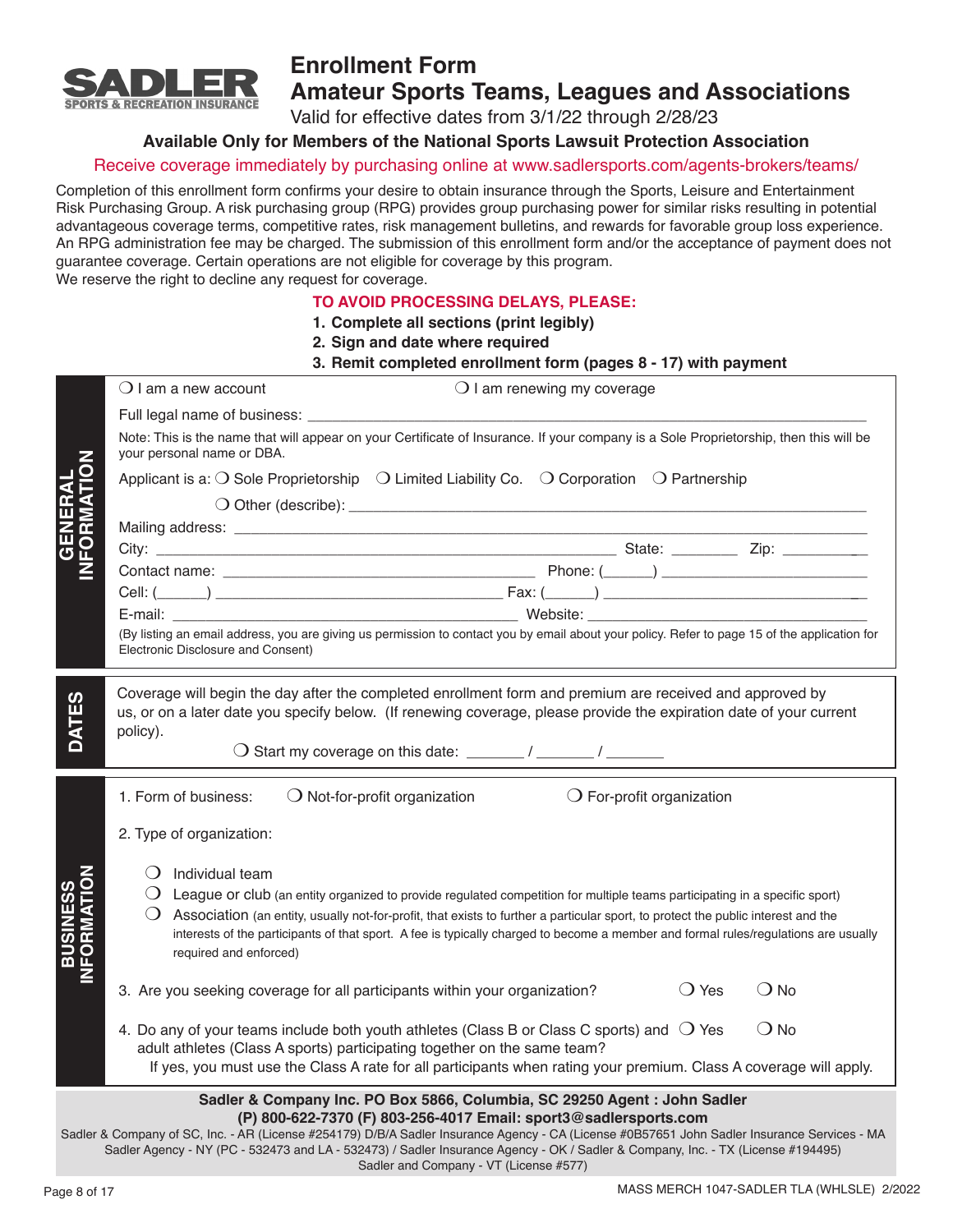| 5. Are you a member of any of the following organizations? (check those that apply)<br>$\bigcirc$ No, we are not a member of any of these organizations                                                                                           |                                                  |                |               |  |  |  |
|---------------------------------------------------------------------------------------------------------------------------------------------------------------------------------------------------------------------------------------------------|--------------------------------------------------|----------------|---------------|--|--|--|
| ○ Babe Ruth/Cal Ripken Baseball                                                                                                                                                                                                                   | $\bigcirc$ Pop Warner                            |                |               |  |  |  |
| ○ Babe Ruth Softball                                                                                                                                                                                                                              | O U.S. Youth Soccer Association                  |                |               |  |  |  |
| $\bigcirc$ World Adult Kickball Association (WAKA.)                                                                                                                                                                                               | ◯ Soccer Association for Youth, USA (SAY Soccer) |                |               |  |  |  |
| 6. Is there any form of player compensation or prize money awarded for participation? $\bigcirc$ Yes $\bigcirc$ No                                                                                                                                |                                                  |                |               |  |  |  |
| 7. Are you a school sanctioned sports team or league?                                                                                                                                                                                             |                                                  | $\bigcirc$ Yes | $\bigcirc$ No |  |  |  |
| 8. Are you a gymnastics, martial arts, cheer or dance studio?                                                                                                                                                                                     |                                                  | $\bigcirc$ Yes | $\bigcirc$ No |  |  |  |
| 9. Are you a municipality or a park and recreation division?<br>(This program ONLY provides coverage for your municipality or parks and recreation division with<br>respect to those teams/leagues reported and approved.)                        |                                                  | $\bigcirc$ Yes | $\bigcirc$ No |  |  |  |
| 10. Are any of your activities held on private residential property?                                                                                                                                                                              |                                                  | $\bigcirc$ Yes | $\bigcirc$ No |  |  |  |
| 11. Does the named insured own or operate any pools?                                                                                                                                                                                              |                                                  | $\bigcirc$ Yes | $\bigcirc$ No |  |  |  |
| 12. Does the named insured own or have 24 hour responsibility of a facility or field?                                                                                                                                                             |                                                  | $\bigcirc$ Yes | $\bigcirc$ No |  |  |  |
| The exposures/activities listed above may or may not be covered by this progam and any resulting claims could be denied. If you wish to<br>cover any of these activities, please contact us to determine if other coverage options are available. |                                                  |                |               |  |  |  |
| 13. If you suspect an athlete has a concussion, do you have an action plan that includes:                                                                                                                                                         |                                                  |                |               |  |  |  |
| a. Immediately removing the athlete from play or practice?<br>b. Keeping the athlete out of play or practice until they provide written clearance                                                                                                 |                                                  | $\bigcirc$ Yes | $\bigcirc$ No |  |  |  |
| from a licensed physician?                                                                                                                                                                                                                        |                                                  | $\bigcirc$ Yes | $\bigcirc$ No |  |  |  |
| 14. Does your operation involve tackle/contact football or Flex Football™?<br>If yes,                                                                                                                                                             |                                                  | $\bigcirc$ Yes | $\bigcirc$ No |  |  |  |
| Do you maintain a system for your tackle/contact football or Flex Football™ activities that includes<br>communication (in written or electronic form) of education materials to participants, parents and                                         |                                                  |                |               |  |  |  |
| coaches about the nature of risk of concussions, including but not limited to information such as:                                                                                                                                                |                                                  |                |               |  |  |  |
| focusing on prevention and preparedness to keep athletes safe; understanding concussions and                                                                                                                                                      |                                                  |                |               |  |  |  |
| potential consequences of the injury; recognizing concussion symptoms and how to respond; and<br>learning about steps for returning to play after a suspected concussion?                                                                         |                                                  | $\bigcirc$ Yes | $\bigcirc$ No |  |  |  |
|                                                                                                                                                                                                                                                   |                                                  |                |               |  |  |  |
| NOTE: The Center for Disease Control and Prevention offers free information, as well as a free online<br>concussion training course on their website: www.cdc.gov/concussion/HeadsUp/youth.html                                                   |                                                  |                |               |  |  |  |
|                                                                                                                                                                                                                                                   |                                                  |                |               |  |  |  |
|                                                                                                                                                                                                                                                   |                                                  |                |               |  |  |  |
|                                                                                                                                                                                                                                                   |                                                  |                |               |  |  |  |

**COSTS ARE 100% FULLY EARNED AND NON-REFUNDABLE/NON-TRANSFERRABLE ONCE COVERAGE BEGINS. COVERAGE IS CONTINGENT UPON RECEIPT OF PAYMENT AND A FULLY COMPLETED ENROLLMENT FORM. NO COVERAGE WILL BE DEEMED IN EFFECT UNTIL THE ACCURATE PAYMENT IS RECEIVED BY THE COMPANY OR THEIR REPRESENTATIVE. CANCELLATIONS/CHANGES CAN ONLY BE MADE BY THE NAMED INSURED.**

**BUSINESS INFORMATION CONTINUED**

**BUSINESS INFORMATION CONTINUED**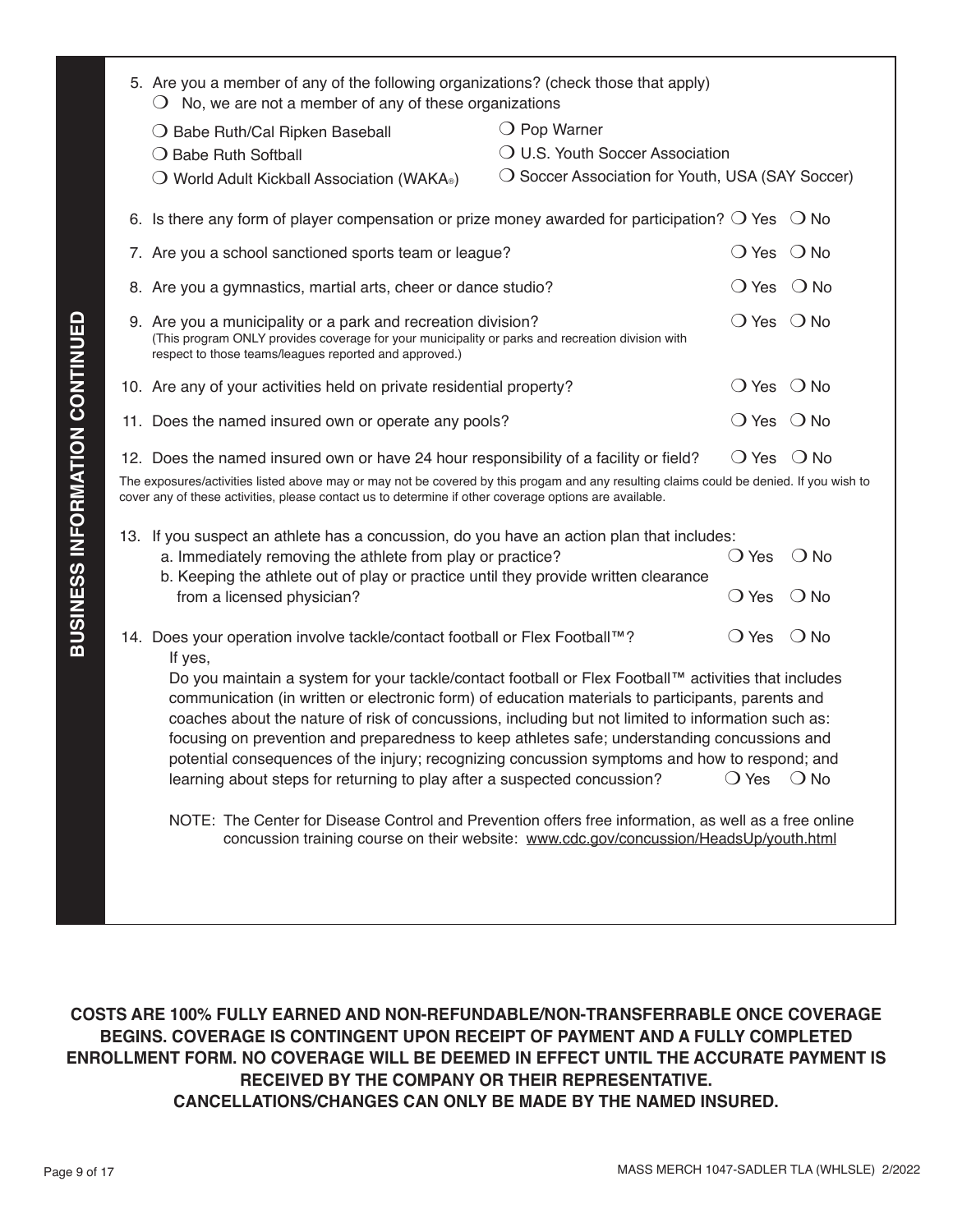# **OPTION 1 PROGRAM PREMIUM CALCULATION**

Premium is determined by applying the appropriate rate for the coverage option selected to each individual participant in each sport and age group, and is subject to the minimum premium. All participants are required to be reported and a roster may be requested as verification.

## **Please contact us or visit us online for different liability or Medical Payments for Participant limits and/or deductibles.**

| <b>CLASS A SPORTS - Rates</b> (per participant, all sports, all ages including | \$ 3.75 |
|--------------------------------------------------------------------------------|---------|
| Umpire & Referee Associations for Class A sports)                              |         |

#### **CLASS B SPORTS - Rates** (per participant, per sport)

| Ages                                                                        | 12 & Under | $13 - 15$ | $16 - 19$ | <b>20 &amp; Over</b> |
|-----------------------------------------------------------------------------|------------|-----------|-----------|----------------------|
| Baseball, t-ball                                                            | \$6.59     | \$10.97   | \$17.50   | \$31.97              |
| Basketball, Ultimate frisbee, Flag & touch football, Team handball, Running | \$6.34     | \$7.58    | \$15.85   | \$21.35              |
| Frisbee, Golf, Kickball, Tennis, Track & field, Swimming, Pickleball        | \$6.04     | \$6.04    | \$6.04    | \$6.04               |
| Drill team, Dance team                                                      | \$6.76     | \$8.19    | \$17.78   | N/A                  |
| Cricket, Squash                                                             | \$6.20     | \$9.98    | \$15.61   | \$28.08              |
| Water polo                                                                  | \$7.77     | \$8.93    | \$10.78   | Class A \$ 3.75      |
| Softball                                                                    | \$6.23     | \$7.45    | \$17.50   | \$31.97              |
| Umpire/referee assoc. - Class B Sports                                      | \$9.21     | \$9.21    | \$9.21    | \$9.21               |
| Volleyball                                                                  | \$6.41     | \$6.41    | \$6.41    | \$6.41               |
| Weightlifting                                                               | \$17.90    | \$17.90   | \$17.90   | Class A \$ 3.75      |

| <b>CLASS C SPORTS - Rates (per participant, per sport)</b>   |                                                                            |           |           |                      |  |  |  |
|--------------------------------------------------------------|----------------------------------------------------------------------------|-----------|-----------|----------------------|--|--|--|
|                                                              | <b>Limited Brain Injury Coverage Option</b><br>refer to page 2 for details |           |           |                      |  |  |  |
| <b>Ages</b>                                                  | 12 <sub>8</sub><br><b>Under</b>                                            | $13 - 15$ | $16 - 19$ | <b>20 &amp; Over</b> |  |  |  |
| Deck/floor/street hockey, Field hockey, Roller hockey (quad) | 7.09<br>\$                                                                 | \$8.33    | \$16.60   | \$22.10              |  |  |  |
| Cheerleading                                                 | 7.51<br>\$                                                                 | \$8.94    | \$18.53   | N/A                  |  |  |  |
| Lacrosse, Water hockey,<br>Flex Football™                    | \$<br>8.52                                                                 | \$9.68    | \$11.53   | Class A<br>\$3.75    |  |  |  |
| Soccer                                                       | \$9.16                                                                     | \$10.50   | \$12.66   | N/A                  |  |  |  |
| Tackle and contact football                                  | \$24.95                                                                    | \$44.10   | \$58.91   | N/A                  |  |  |  |
| Wrestling                                                    | \$18.65                                                                    | \$18.65   | \$18.65   | Class A<br>\$3.75    |  |  |  |
| Umpire/referee assoc. - Class C Sports                       | \$<br>9.96                                                                 | \$9.96    | \$9.96    | \$9.96               |  |  |  |

#### **Please select only one limit option to apply for all sports and age groups** If you have Class A, Class B or Class C participants on the same team, you must use the Class A rate for all participants. Class A coverage will apply. **Sport Class A, B or C Exclude Brain Injury Coverage? Age Group of participants # of**   $\begin{array}{c|c|c|c|c} \hline \text{# } & \text{# } & \text{ } \end{array}$  **Rate**  $\begin{array}{c|c|c} \hline \text{# } & \text{# } & \text{ } \end{array}$  **Premium** Yes  $\bigcirc$  No  $\bigcirc$  |  $\bigvee$  |  $\bigvee$  |  $\bigvee$  |  $\bigvee$  |  $\bigvee$  |  $\bigvee$  |  $\bigvee$  |  $\bigvee$  |  $\bigvee$  |  $\bigvee$  |  $\bigvee$  |  $\bigvee$  |  $\bigvee$  |  $\bigvee$  |  $\bigvee$  |  $\bigvee$  |  $\bigvee$  |  $\bigvee$  |  $\bigvee$  |  $\bigvee$  |  $\bigvee$  |  $\bigvee$  |  $\$ Yes  $\bigcirc$  No  $\bigcirc$  |  $\bigvee$  |  $\bigvee$  |  $\bigvee$  |  $\bigvee$  |  $\bigvee$  |  $\bigvee$  |  $\bigvee$  |  $\bigvee$  |  $\bigvee$  |  $\bigvee$  |  $\bigvee$  |  $\bigvee$  |  $\bigvee$  |  $\bigvee$  |  $\bigvee$  |  $\bigvee$  |  $\bigvee$  |  $\bigvee$  |  $\bigvee$  |  $\bigvee$  |  $\bigvee$  |  $\bigvee$  |  $\$

|                                                                                                                                                                                             |  | $No$ $O$<br>Yes ( |  |  | $\times$ |  | $=$ | S |
|---------------------------------------------------------------------------------------------------------------------------------------------------------------------------------------------|--|-------------------|--|--|----------|--|-----|---|
| For Umpire and Referee Associations - complete only if you are an Umpire/Referee Association                                                                                                |  |                   |  |  |          |  |     |   |
| <b>Class</b><br><b>Exclude Brain</b><br>List the sport you<br>Age group of<br># of members<br>Rate<br>$\equiv$<br>umpire/referees<br>umpire/referee<br>A, B or C<br><b>Injury Coverage?</b> |  |                   |  |  | Premium  |  |     |   |
|                                                                                                                                                                                             |  | $No$ $O$<br>Yes   |  |  | $\times$ |  | $=$ | S |
| <b>Premium:</b> (add all lines above)                                                                                                                                                       |  |                   |  |  |          |  |     |   |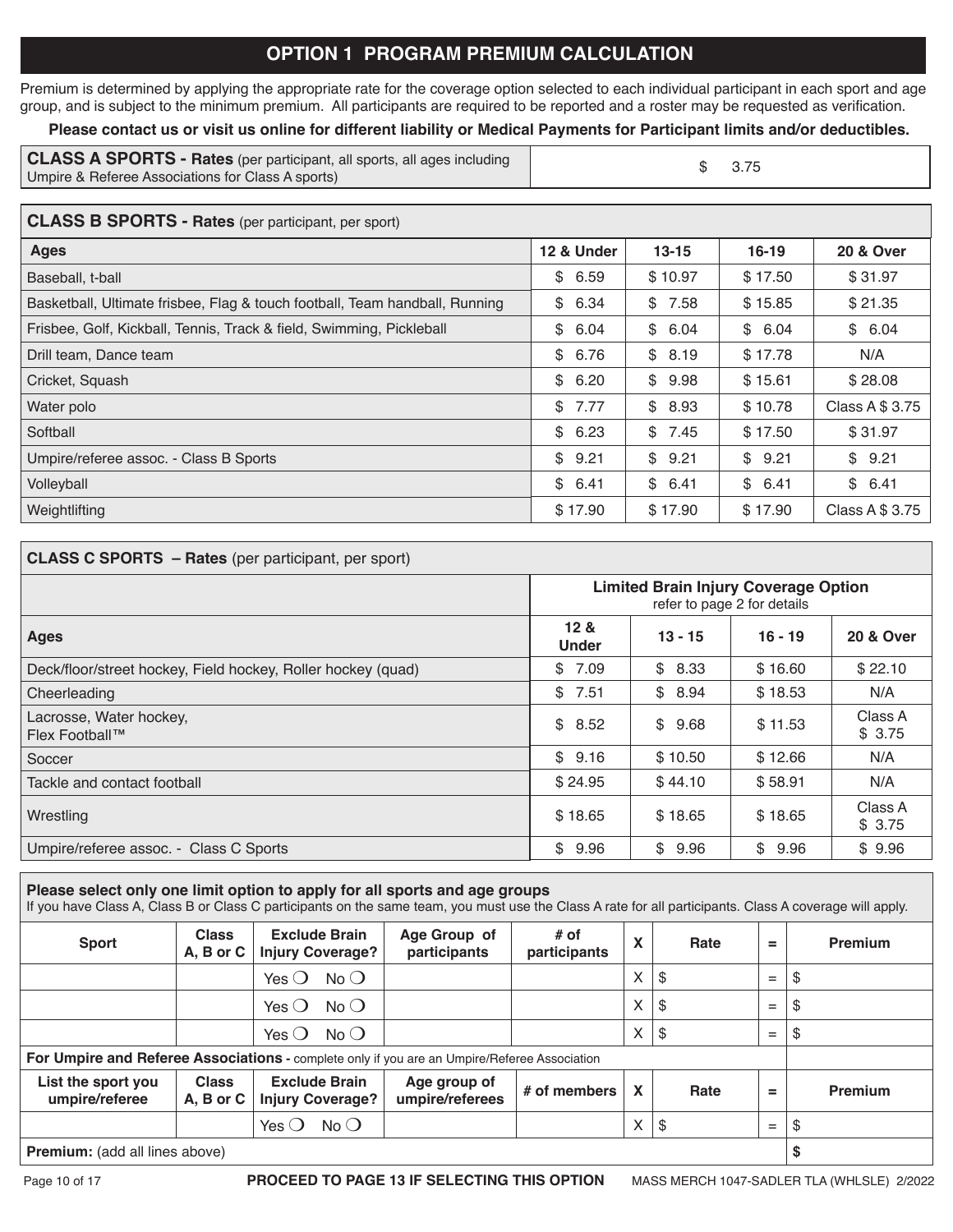# **OPTION 2 PROGRAM PREMIUM CALCULATION**

Premium is determined by applying the appropriate rate for the coverage option selected to each individual participant in each sport and age group, and is subject to the minimum premium. All participants are required to be reported and a roster may be requested as verification.

## **Please contact us or visit us online for different liability or Medical Payments for Participant limits and/or deductibles.**

| <b>CLASS A SPORTS - Rates</b> (per participant, all sports, all ages including | \$ 5.63 |
|--------------------------------------------------------------------------------|---------|
| Umpire & Referee Associations for Class A sports)                              |         |

## **CLASS B SPORTS - Rates** (per participant, per sport)

| Ages                                                                        | 12 & Under         | $13 - 15$ | $16 - 19$ | <b>20 &amp; Over</b> |
|-----------------------------------------------------------------------------|--------------------|-----------|-----------|----------------------|
| Baseball, t-ball                                                            | \$9.24             | \$15.14   | \$20.26   | \$40.98              |
| Basketball, Ultimate frisbee, Flag & touch football, Team handball, Running | \$8.92             | \$10.74   | \$20.77   | \$27.67              |
| Frisbee, Golf, Kickball, Tennis, Track & field, Swimming, Pickleball        | 8.51<br>$^{\circ}$ | \$8.51    | \$8.51    | \$8.51               |
| Drill team, Dance team                                                      | \$9.44             | \$11.56   | \$23.19   | N/A                  |
| Cricket, Squash                                                             | \$9.05             | \$13.82   | \$18.25   | \$36.11              |
| Water polo                                                                  | \$11.14            | \$13.09   | \$14.47   | Class A \$5.63       |
| Softball                                                                    | \$8.75             | \$10.53   | \$20.26   | \$40.98              |
| Umpire/referee assoc. - Class B Sports                                      | \$12.28            | \$12.28   | \$12.28   | \$12.28              |
| Volleyball                                                                  | \$8.98             | \$8.98    | \$8.98    | \$8.98               |
| Weightlifting                                                               | \$23.94            | \$23.94   | \$23.94   | Class A \$5.63       |

#### **CLASS C SPORTS – Rates** (per participant, per sport)

|                                                              | <b>Limited Brain Injury Coverage Option</b><br>refer to page 2 for details |           |           |                      |  |
|--------------------------------------------------------------|----------------------------------------------------------------------------|-----------|-----------|----------------------|--|
| <b>Ages</b>                                                  | 12 <sub>8</sub><br><b>Under</b>                                            | $13 - 15$ | $16 - 19$ | <b>20 &amp; Over</b> |  |
| Deck/floor/street hockey, Field hockey, Roller hockey (quad) | \$10.04                                                                    | \$11.86   | \$21.89   | \$28.79              |  |
| Cheerleading                                                 | \$10.56                                                                    | \$12.68   | \$24.31   | N/A                  |  |
| Lacrosse, Water hockey,<br>Flex Football™                    | \$12.26                                                                    | \$14.21   | \$15.59   | Class A \$5.63       |  |
| Soccer                                                       | \$13.14                                                                    | \$15.40   | \$17.01   | N/A                  |  |
| Tackle and contact football                                  | \$33.44                                                                    | \$59.67   | \$76.67   | N/A                  |  |
| Wrestling                                                    | \$25.06                                                                    | \$25.06   | \$25.06   | Class A \$5.63       |  |
| Umpire/referee assoc. - Class C Sports                       | \$13.40                                                                    | \$13.40   | \$13.40   | \$13.40              |  |

# **Please select only one limit option to apply for all sports and age groups** If you have Class A, Class B or Class C participants on the same team, you must use the Class A rate for all participants. Class A coverage will apply.

| <b>Sport</b>                                                                                 | <b>Class</b><br>A, B or C | <b>Exclude Brain</b><br><b>Injury Coverage?</b> | Age Group of<br>participants    | $#$ of<br>participants | X                         | Rate | $=$      | Premium |
|----------------------------------------------------------------------------------------------|---------------------------|-------------------------------------------------|---------------------------------|------------------------|---------------------------|------|----------|---------|
|                                                                                              |                           | No O<br>Yes $\bigcirc$                          |                                 |                        | X                         | S.   | $=$      | S       |
|                                                                                              |                           | $No$ $O$<br>Yes $\bigcirc$                      |                                 |                        | X                         | \$   | $=$      | S       |
|                                                                                              |                           | $No$ $O$<br>Yes $\bigcirc$                      |                                 |                        | X                         | -S   | $=$      |         |
| For Umpire and Referee Associations - complete only if you are an Umpire/Referee Association |                           |                                                 |                                 |                        |                           |      |          |         |
| List the sport you<br>umpire/referee                                                         | <b>Class</b><br>A, B or C | <b>Exclude Brain</b><br><b>Injury Coverage?</b> | Age group of<br>umpire/referees | # of members           | $\boldsymbol{\mathsf{x}}$ | Rate | $\equiv$ | Premium |
|                                                                                              |                           | $No$ $O$<br>Yes $\bigcirc$                      |                                 |                        | X                         | \$   | $=$      |         |
| <b>Premium:</b> (add all lines above)                                                        |                           |                                                 |                                 |                        |                           |      |          |         |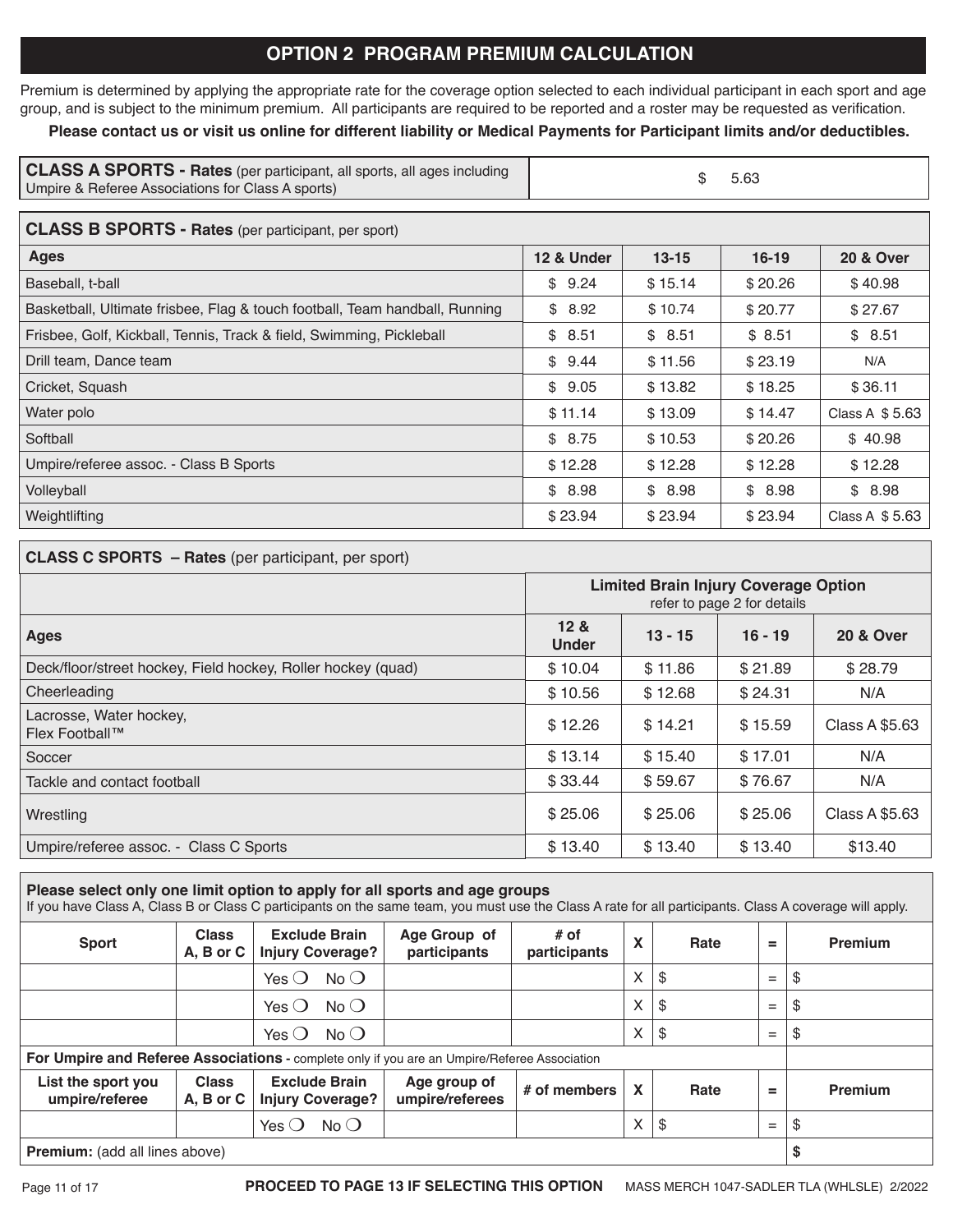# **OPTION 3 PROGRAM PREMIUM CALCULATION**

Premium is determined by applying the appropriate rate for the coverage option selected to each individual participant in each sport and age group, and is subject to the minimum premium. All participants are required to be reported and a roster may be requested as verification.

## **Please contact us or visit us online for different liability or Medical Payments for Participant limits and/or deductibles.**

| <b>CLASS A SPORTS - Rates</b> (per participant, all sports, all ages including | \$5.63 |
|--------------------------------------------------------------------------------|--------|
| Umpire & Referee Associations for Class A sports)                              |        |

## **CLASS B SPORTS - Rates** (per participant, per sport)

| Ages                                                                        | 12 & Under | $13 - 15$ | $16 - 19$ | <b>20 &amp; Over</b> |
|-----------------------------------------------------------------------------|------------|-----------|-----------|----------------------|
| Baseball, t-ball                                                            | \$9.99     | \$17.13   | \$23.22   | \$48.09              |
| Basketball, Ultimate frisbee, Flag & touch football, Team handball, Running | \$9.65     | \$11.79   | \$23.85   | \$32.51              |
| Frisbee, Golf, Kickball, Tennis, Track & field, Swimming, Pickleball        | \$9.60     | \$9.60    | \$9.60    | \$9.60               |
| Drill team, Dance team                                                      | \$10.29    | \$12.77   | \$26.77   | N/A                  |
| Cricket, Squash                                                             | \$9.39     | \$15.55   | \$20.79   | \$42.23              |
| Water polo                                                                  | \$11.79    | \$13.90   | \$16.28   | Class A \$ 5.63      |
| Softball                                                                    | \$9.45     | \$11.56   | \$23.22   | \$48.09              |
| Umpire/referee assoc. - Class B Sports                                      | \$13.95    | \$13.95   | \$13.95   | \$13.95              |
| Volleyball                                                                  | \$10.22    | \$10.22   | \$10.22   | \$10.22              |
| Weightlifting                                                               | \$27.64    | \$27.64   | \$27.64   | Class A \$ 5.63      |

#### **CLASS C SPORTS – Rates** (per participant, per sport)

|                                                              | <b>Limited Brain Injury Coverage Option</b><br>refer to page 2 for details |           |           |                 |
|--------------------------------------------------------------|----------------------------------------------------------------------------|-----------|-----------|-----------------|
| <b>Ages</b>                                                  | 12 <sub>8</sub><br><b>Under</b>                                            | $13 - 15$ | $16 - 19$ | 20 & Over       |
| Deck/floor/street hockey, Field hockey, Roller hockey (quad) | \$10.77                                                                    | \$12.91   | \$24.97   | \$33.63         |
| Cheerleading                                                 | \$11.41                                                                    | \$13.89   | \$27.89   | N/A             |
| Lacrosse, Water hockey,<br>Flex Football™                    | \$12.91                                                                    | \$15.02   | \$17.40   | Class A $$5.63$ |
| Soccer                                                       | \$13.89                                                                    | \$16.35   | \$19.12   | N/A             |
| Tackle and contact football                                  | \$37.54                                                                    | \$68.97   | \$89.38   | N/A             |
| Wrestling                                                    | \$28.76                                                                    | \$28.76   | \$28.76   | Class A $$5.63$ |
| Umpire/referee assoc. - Class C Sports                       | \$15.07                                                                    | \$15.07   | \$15.07   | \$15.07         |

## **Please select only one limit option to apply for all sports and age groups**

If you have Class A, Class B or Class C participants on the same team, you must use the Class A rate for all participants. Class A coverage will apply.

| <b>Sport</b>                                                                                 | <b>Class</b><br>A, B or C     | <b>Exclude Brain</b><br><b>Injury Coverage?</b> | Age Group of<br>participants    | $#$ of<br>participants | X | Rate | $=$ | <b>Premium</b> |
|----------------------------------------------------------------------------------------------|-------------------------------|-------------------------------------------------|---------------------------------|------------------------|---|------|-----|----------------|
|                                                                                              |                               | Yes $\bigcirc$<br>$No$ $O$                      |                                 |                        | X | S    | $=$ | \$             |
|                                                                                              |                               | $No$ $O$<br>Yes $\bigcirc$                      |                                 |                        | X | \$   | $=$ | \$             |
|                                                                                              |                               | $No$ $O$<br>Yes $\bigcirc$                      |                                 |                        | X | \$   | $=$ | \$             |
| For Umpire and Referee Associations - complete only if you are an Umpire/Referee Association |                               |                                                 |                                 |                        |   |      |     |                |
| List the sport you<br>umpire/referee                                                         | <b>Class</b><br>$A, B$ or $C$ | <b>Exclude Brain</b><br><b>Injury Coverage?</b> | Age group of<br>umpire/referees | # of members           | X | Rate | $=$ | <b>Premium</b> |
|                                                                                              |                               | No O<br>Yes $\bigcirc$                          |                                 |                        | X | S.   | $=$ | \$             |
| <b>Premium:</b> (add all lines above)                                                        |                               |                                                 |                                 |                        |   | S    |     |                |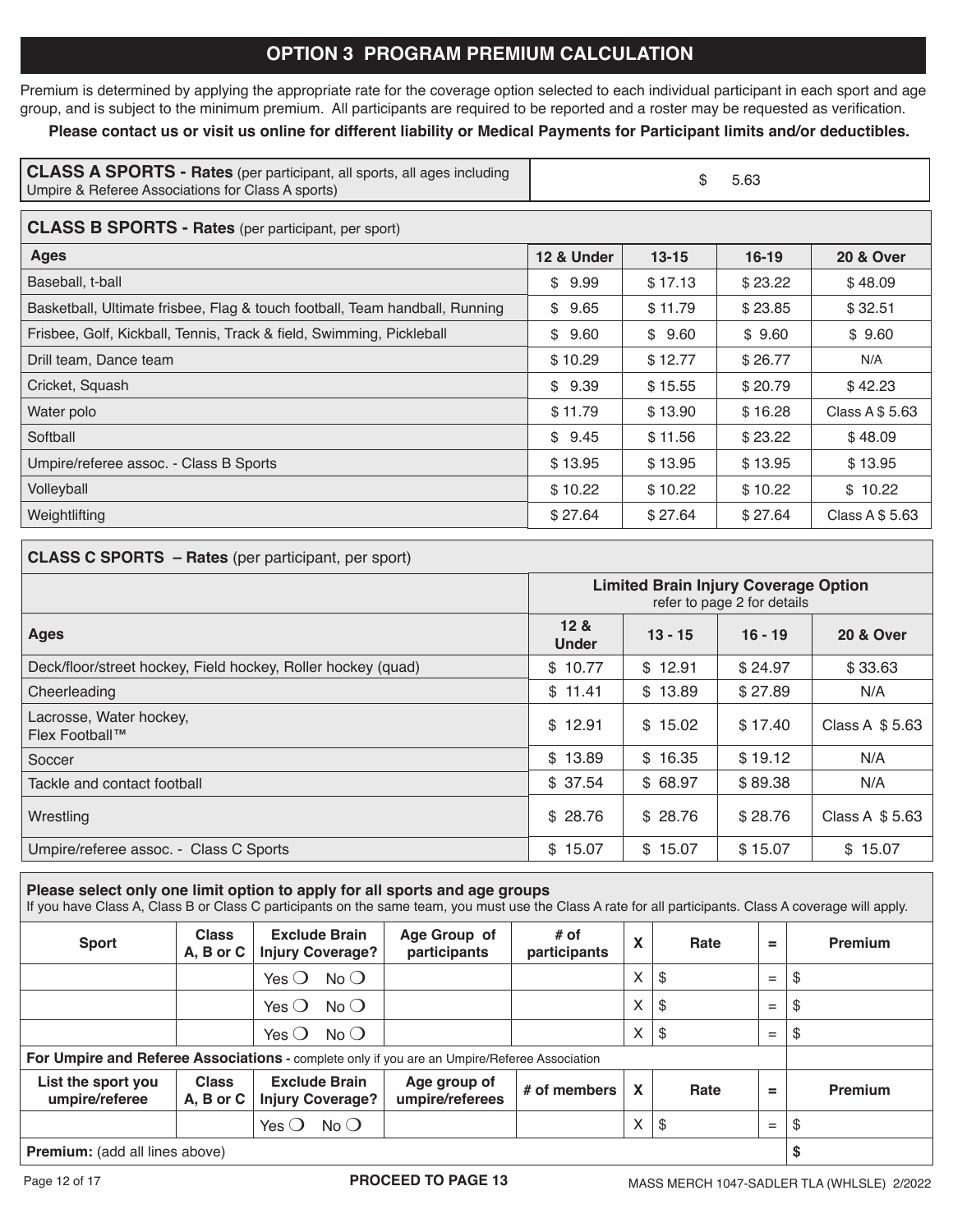| Total Program Premium: (from page 10 or 11 or 12)                                                                                                                                                                                                                                                                                                                                                                                                                                                                                                                    | \$          |     |
|----------------------------------------------------------------------------------------------------------------------------------------------------------------------------------------------------------------------------------------------------------------------------------------------------------------------------------------------------------------------------------------------------------------------------------------------------------------------------------------------------------------------------------------------------------------------|-------------|-----|
| Minimum Premium: (\$300.00 for Option 1, or \$400.00 for Option 2 and Option 3)                                                                                                                                                                                                                                                                                                                                                                                                                                                                                      | \$          |     |
| Total Program Premium Due: If the total calculated program premium is less than the<br>minimum premium, the total program premium due is the minimum premium                                                                                                                                                                                                                                                                                                                                                                                                         | \$          | (A) |
| National Sports Lawsuit Protection Association (NSLPA) Membership Fee (required)                                                                                                                                                                                                                                                                                                                                                                                                                                                                                     | \$<br>5.00  | (B) |
| Risk Purchasing Group Administration Fee (required)                                                                                                                                                                                                                                                                                                                                                                                                                                                                                                                  | \$<br>15.00 | (C) |
| <b>Total Cost Due</b> (add $A + B + C$ )                                                                                                                                                                                                                                                                                                                                                                                                                                                                                                                             | \$          |     |
|                                                                                                                                                                                                                                                                                                                                                                                                                                                                                                                                                                      |             |     |
| Once your enrollment form is approved, you will receive a Certificate of Insurance as evidence that coverage is bound.<br>Complete this section if you require additional certificates listing a facility, property owner or similar third-party<br>as an additional insured on your policy. Provide a separate request for each additional certificate needed.                                                                                                                                                                                                      |             |     |
| Note: Please request all additional insureds needed for this policy term. Additional insureds from the expiring policy term will<br>not be automatically renewed.                                                                                                                                                                                                                                                                                                                                                                                                    |             |     |
| 1. When is this certificate needed? : $\frac{1}{\sqrt{1-\frac{1}{2}}}\$                                                                                                                                                                                                                                                                                                                                                                                                                                                                                              |             |     |
| 2. This certificate is for: O General Liability Coverage 0 Equipment & Contents/Inland Marine Coverage (if applicable)                                                                                                                                                                                                                                                                                                                                                                                                                                               |             |     |
| $\bigcirc$ Hosted Tournament Coverage $\bigcirc$ Premises Liability for Sports Fields Coverage                                                                                                                                                                                                                                                                                                                                                                                                                                                                       |             |     |
| 3. What is the additional insured's relationship to you?<br>$\bigcirc$ Owner/manager/lessor of premises (facility or venue)<br>$\bigcirc$ Sponsor $\bigcirc$ Co-promoter<br>$\bigcirc$ Lessor of equipment/contents (liability) $\bigcirc$ Loss Payee (equipment/contents)<br>O Other (please identify/explain): ____________<br>○ Sports Governing Body<br>NOTE: The certificate holder will automatically be an Additional Insured for an Owner/manager/lessor, Sponsor or Co-Promoter relationship<br>4. Certificate holder/additional insured name: ____________ |             |     |
|                                                                                                                                                                                                                                                                                                                                                                                                                                                                                                                                                                      |             |     |
|                                                                                                                                                                                                                                                                                                                                                                                                                                                                                                                                                                      |             |     |
| 5. Does the certificate holder/additional insured require any special wording or endorsements? O Yes O No                                                                                                                                                                                                                                                                                                                                                                                                                                                            |             |     |
| If yes, check all that apply: $\bigcirc$ CG2026 $\bigcirc$ Primary $\bigcirc$ Waiver of subrogation                                                                                                                                                                                                                                                                                                                                                                                                                                                                  |             |     |
|                                                                                                                                                                                                                                                                                                                                                                                                                                                                                                                                                                      |             |     |
| NOTE: If you are not sure, please attach a copy of the insurance requirements/instructions you've received.                                                                                                                                                                                                                                                                                                                                                                                                                                                          |             |     |
| If applicable:                                                                                                                                                                                                                                                                                                                                                                                                                                                                                                                                                       |             |     |
|                                                                                                                                                                                                                                                                                                                                                                                                                                                                                                                                                                      |             |     |
|                                                                                                                                                                                                                                                                                                                                                                                                                                                                                                                                                                      |             |     |
|                                                                                                                                                                                                                                                                                                                                                                                                                                                                                                                                                                      |             |     |
|                                                                                                                                                                                                                                                                                                                                                                                                                                                                                                                                                                      |             |     |

7. For Loss Payee: Type of equipment (please describe): \_\_\_\_\_\_\_\_\_\_\_\_\_\_\_\_\_\_\_\_\_\_\_\_\_\_\_\_\_\_\_\_\_\_\_\_\_\_\_\_\_\_\_\_\_\_ Replacement cost value: \_\_\_\_\_

**The most common delay in certificate processing is caused by providing partial or incorrect name and/or instructions. Please check your request carefully before submitting.**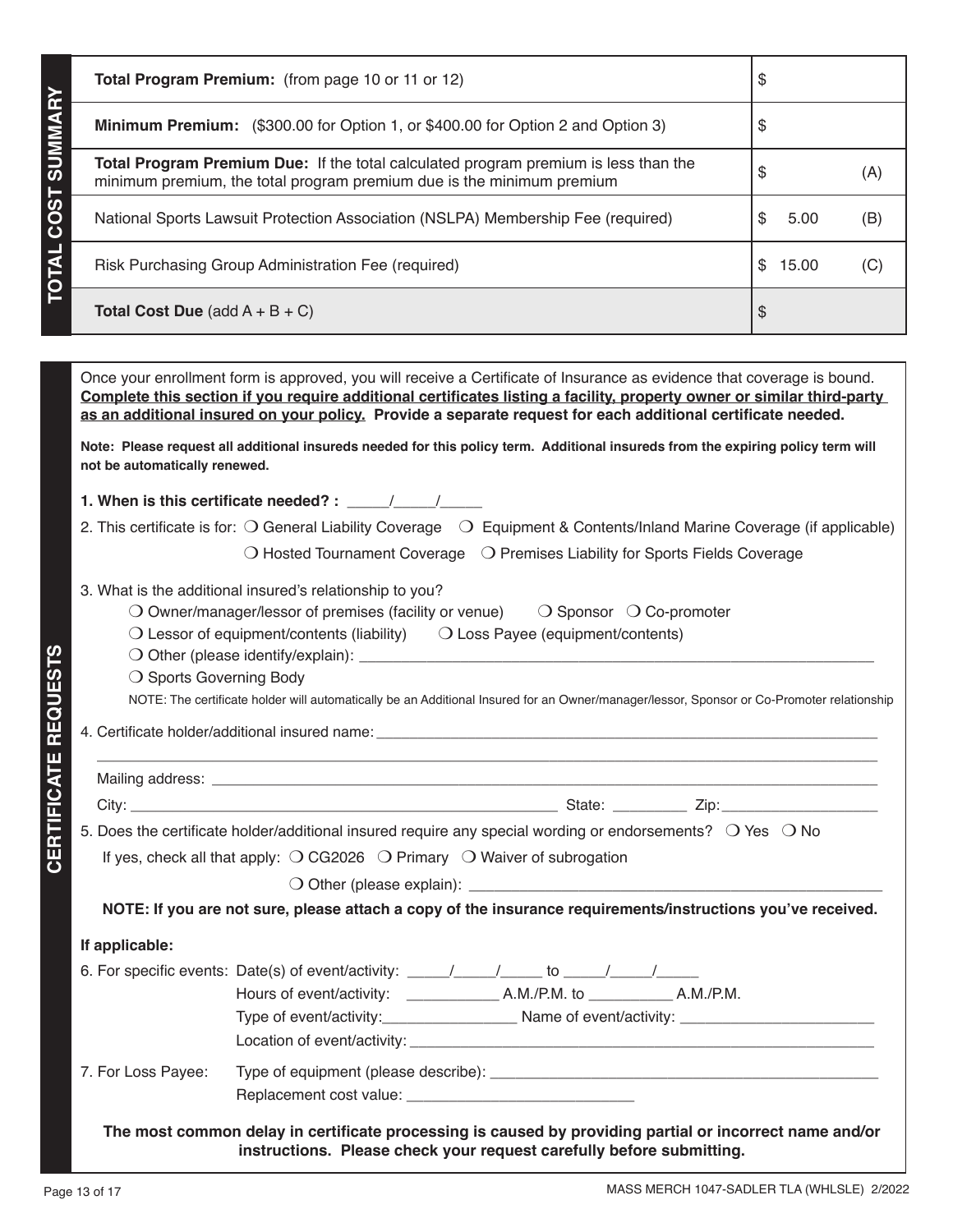The following exclusions are contained in the commercial general liability coverage provided by this program. 24-hour premises liability (unless optional coverage is purchased for sports fields); Abuse, molestation, harassment or sexual conduct; Aircraft/hot air balloon; Airport; Amusement devices (The ownership, operation, maintenance or use of: any mechanical or non-mechanical ride, slide, or water slide, any inflatable recreational device, any bungee operation or equipment, any vertical device or equipment used for climbing-either permanently affixed or temporarily erected, or dunk tank. Amusement devices do not include any video or computer games or any device that is specifically designed for the training or instruction of the activity for which you are enrolled.); Animals (injury or death to, or injury, death or property damage caused by any animal owned, rented or hired by you); Asbestos; Athletic or sports participants in: Box lacrosse, Broomball, Diving, Dodgeball, Gymnastics, Hurling, Ice hockey, Inline hockey, Inline skating (speed), Flex Football™ (age 20 & over), Judo, Karate, Lacrosse (age 20 & over), Martial arts, Powerlifting (age 20 & over), Ringette, Roller hockey (inline), Taekwondo, Takraw, Umpire/referee association for Class A Sports, Water hockey (age 20 & over), Water polo (age 20 & over), Weightlifting (age 20 & over), Wrestling (age 20 & over); Babysitting/child care services; Carnivals/festivals; Cheer and dance studios; Commercial general liability standard exclusions (CG0001 04/13 edition); Communicable disease; Concerts; Cryogenic chambers/therapy; Employment-related practices; Events involving gambling (eg: bingo, casino nights, poker, Texas hold'em tournaments); Events where alcoholic beverages are furnished or served by you, your employees or your "volunteer workers"; Fireworks; Fungi or bacteria; Gymnastics studios; Haunted attractions; Intercollegiate & Interscholastic teams, leagues and associations; Lead; Martial arts studios; Non-rostered participants at tournaments hosted by the enrolled member (unless optional coverage is purchased); Nuclear energy liability; Operation, ownership or management of any athletic facility or field, other than while being used for covered activities; Operations of independent concessionaires/vendors in conjunction with your organization; Performers; Rodeos; Saddle animals; Snowmobile; Sports events/activities involving participants in sports other than those reported and for whom premium has been paid; Transportation of athletes/participants; Violation of statutes that govern e-mails, faxes, phone calls or other methods of sending materials or information; Those operations listed as ineligible: Adventure races, Aerobic exercise, Bandy, Biathlon, BMX/stunt cycling, Boating activities/sports, Bobsled, Body boarding, Boxing, Canoe, Cheerleading (age 20 & over), Climbing, Cycling, Dance team (age 20 & over), Drill team/majorette (age 20 & over), Equestrian, Fitness – aerobics and exercise, Hammer throw, Hang gliding, Hostelling, Inline (extreme/stunt/aggressive/free-style) skating, Jai alai, Javelin, Kayaking, Kite surfing, Luge (street), Marathon, Mixed martial arts; Modern pentathlon, Mountain biking and/or hiking, Mountain boarding, Open water fishing, Open water activities/sports, Orienteering, Outrigging, Parachute, Parasailing, Physical fitness, Physique (Pose) performance, Polo (horse), Rafting, Rodeo, Roller derby, Rowing/Crew, Rugby, Sailing, Scuba diving, Shooting sports and/or hunting, Skateboarding, Skiing (snow or water), Sky diving, Sky surfing, Sled/Crew dog racing, Snorkeling, Snow boarding, Snow surfing, Soccer (age 20 & over), Sports parachuting, Strength and conditioning, Streetball, Surfing (including boogie boards), Tackle and contact football (age 20 & over), Trampoline, Trapeze, Triathlon, Umpire/Referee associations involved with any ineligible sports operations, Unicycling, Wake boarding, Wind surfing, Wrestling (professional), Yachting

## **COSTS ARE 100% FULLY EARNED AND NON-REFUNDABLE/NONTRANSFERABLE ONCE COVERAGE BEGINS.**

# **COVERAGE IS CONTINGENT UPON RECEIPT OF PAYMENT AND A FULLY COMPLETED ENROLLMENT FORM.**

# **NO COVERAGE WILL BE DEEMED IN EFFECT UNTIL THE ACCURATE PAYMENT IS RECEIVED BY THE COMPANY OR THEIR REPRESENTATIVE.**

## **CANCELLATIONS/CHANGES CAN ONLY BE MADE BY THE NAMED INSURED.**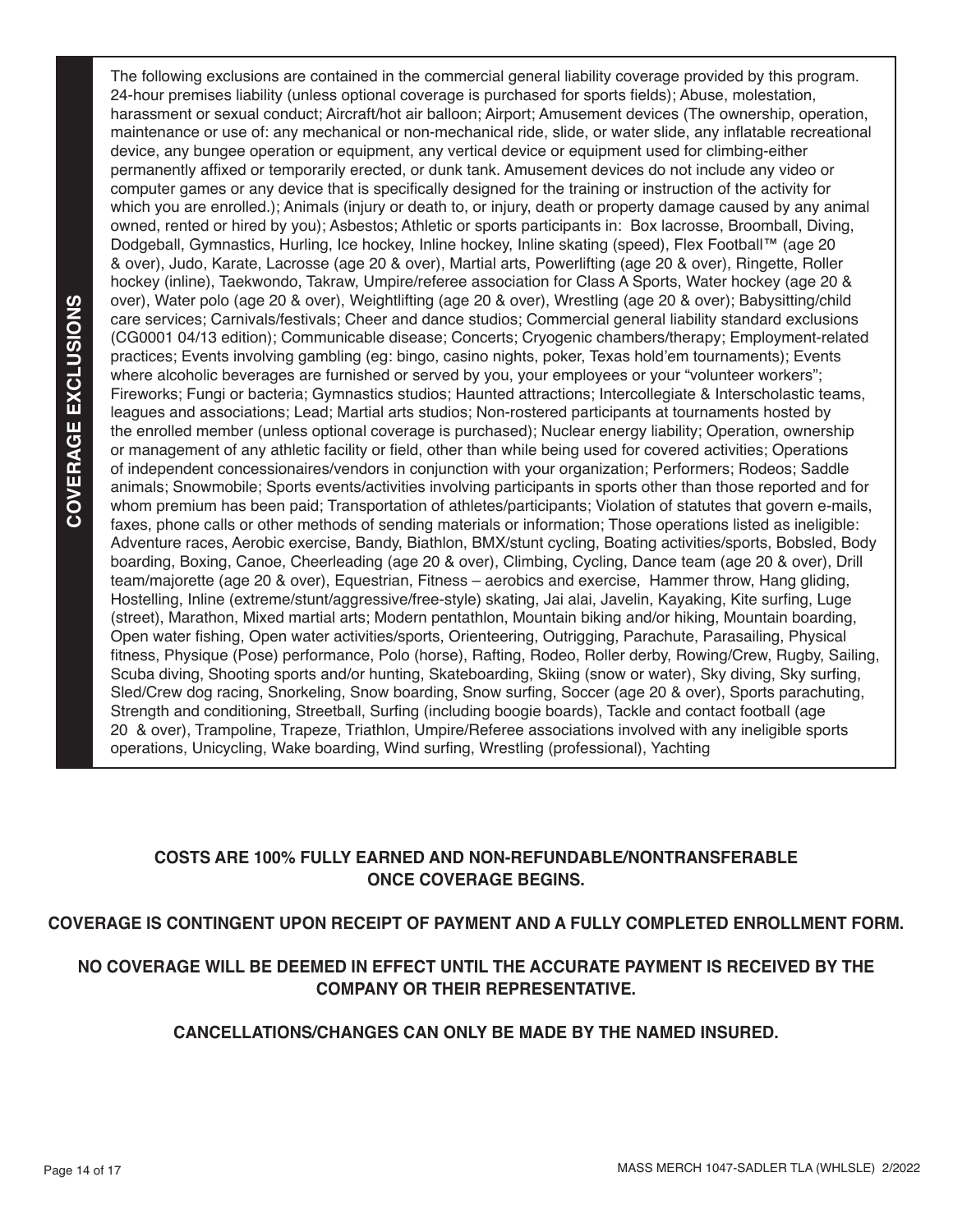# **Electronic Disclosure and Consent & Warrant PLEASE READ, COMPLETE #9 BELOW, AND SIGN ON PAGE 16**

## **Electronic Signature Disclosure and Consent**

The Electronic Signatures in Global and National Commerce Act (15 U.S.C. § 7001, et seq.) provides that a signature, contract or other record may not be denied legal effect, validity or enforceability solely because it is in electronic form or because an electronic signature was used in a transaction.

Sadler & Company, Inc. (Sadler), whether on its own behalf, and/or on behalf of an insurer and/or third parties, may utilize the internet, email, cloud services, digital storage, digital media or similar electronic means to transmit Policy Documents to its clients. This Agreement informs you of your rights when we are delivering and you are receiving such documents from us electronically.

By agreeing to proceed with this transaction, you acknowledge and consent to the following:

- 1. I hereby voluntarily consent to proceeding with this transaction, and all subsequent actions related to this transaction, electronically.
- 2. I understand that further documents relating to this insurance purchased through Sadler, including but not limited to correspondence, communications, confirmations, requests for premium payments and policy documents, may, to the extent permitted by law, be transmitted by electronic means to me, including by e-mail sent to the e-mail address I have provided as part of this transaction and/or my on-line registration. I consent to such documents being provided to me electronically.
- 3. Notwithstanding paragraph 2, any notice of cancellation shall be sent to me by mailing to the address I have provided as part of my registration and/or application for insurance, or to such other address for which I have provided notice pursuant to the terms of the policy.
- 4. Any change or revision to the e-mail address or other electronic contact information which I have provided as part of this transaction and/or my on-line registration process shall be requested by me by faxing, emailing or by mailing a written notice to: Sadler & Company, Inc., P.O. Box 5866, Columbia, SC 29250.
- 5. I understand that I have the right to obtain a paper copy of any electronic record provided to me pursuant to this transaction or any subsequent transaction involving my coverage by mailing a written request to the address provided in paragraph 4.
- 6. In order to access the electronic records provided, the following hardware and software are required: (a) a personal computer or other device through which Internet access is available, (b) an Internet connection, (c) an e-mail account with an Internet service provider, and (d) Adobe Acrobat Reader.
- 7. I understand that I have the right and option to withdraw my consent to the receipt of further electronic documents at any time by faxing, emailing or mailing a written request to the address provided in paragraph 4. By withdrawing my consent to electronic delivery of documents I understand that I will receive a paper copy of future policy documentation.
- 8. Information relating to this transaction is subject to the terms of our privacy statement, a copy of which is provided at www. sadlersports.com.
- 9. DOCUMENT DELIVERY. After this enrollment form is approved, you will receive a certificate of insurance showing evidence that coverage has been bound. When submitted through an insurance agent or broker, this coverage document will only be delivered to them. Additional certificate requests will be issued to the same person. Providing an email address in this application will be deemed consent to us to deliver documents and communication to you electronically.

If you **DO NOT** want to be emailed please check here and select your preferred method of document delivery.  $\bigcirc$ 

| $\Box$ Fax to:     | attn: |  |
|--------------------|-------|--|
| $\bigcup$ Mail to: | attn: |  |
|                    |       |  |
|                    |       |  |
|                    |       |  |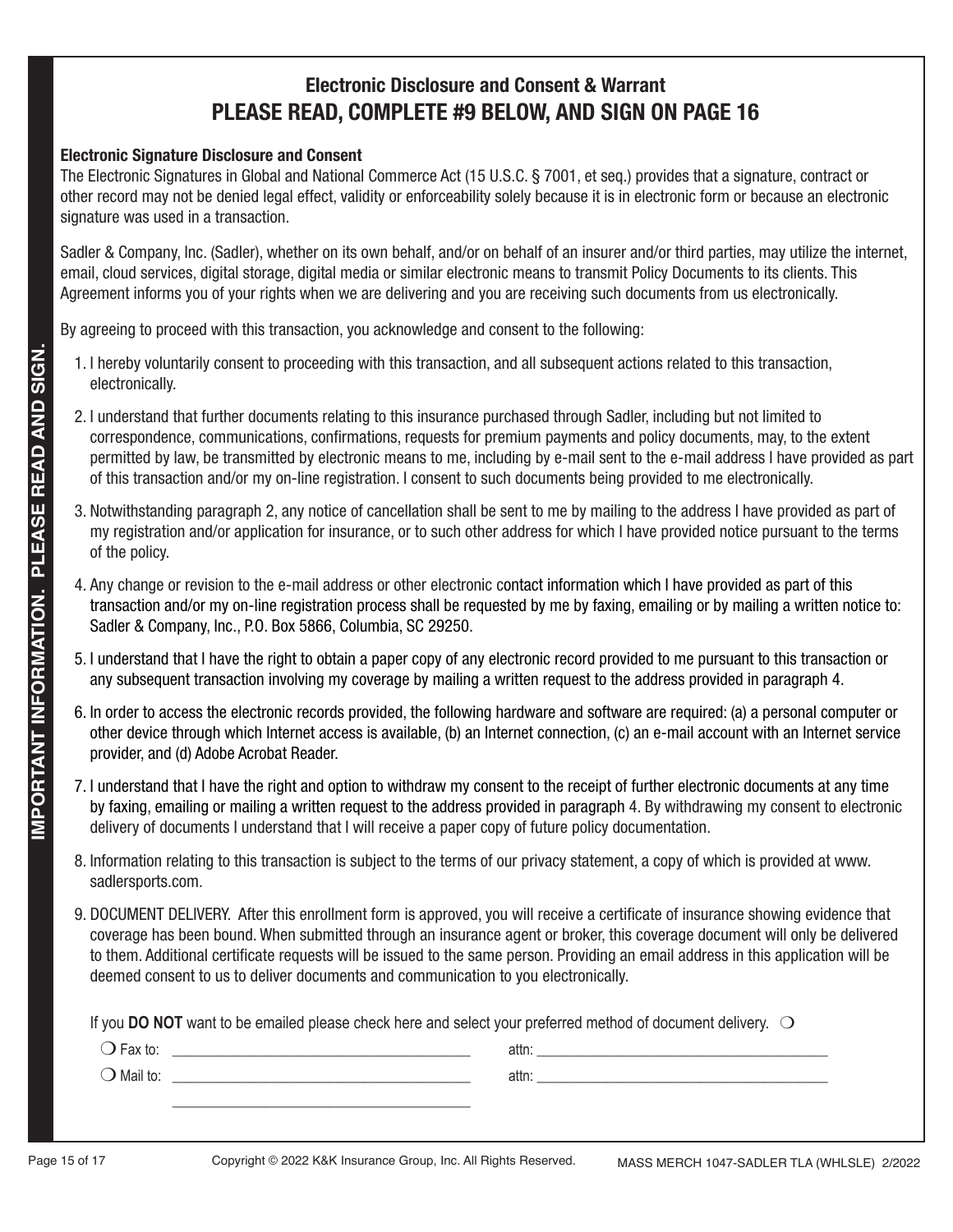# **PLEASE READ AND SIGN BELOW**

**Warranty and Disclosure Statement:** I understand that the insurance company, in determining whether to provide insurance coverage, will rely on the information contained in this form and all other information being submitted. I hereby warrant, represent and confirm that, to the best of my knowledge, all information provided is complete, true and correct.

I am aware that the insurance company expects accurate reporting for my premium calculation. I understand that my book and records may be examined or audited by the insurance company at any time during the coverage period and up to three years thereafter. Intentional misrepresentation or misreporting may jeopardize coverage. We reserve the right to decline/void any ineligible coverage.

I further acknowledge that, I have reviewed all information provided with this enrollment form and understand the exclusions which apply, as well as the activities and operations for which coverage is not provided.

I understand that this enrollment provides the option for the organization to select General Liability/Medical Payments, Hosted Tournament Coverage and Premises Liability. However, Sadler offers other types of insurance policies that are not available on this online enrollment such as Directors and Office, Crime, Inland Marine, Workers' Compensation, Excess Liability, Property (building and contents), Event Cancellation, Cyber Risk, Business Auto, Professional Liability, etc. If I am interested in a quote for these other types of policies, I will need to inform Sadler in writing, sport3@sadlersports.com.

I understand that the premium is calculated per participant/per sport. If at any time during the policy year my organization adds additional players or additional sports, the additions must be reported in order for coverage to extend at the time of a claim?  $\bigcirc$  Yes  $\bigcirc$  No

# **COSTS ARE 100% FULLY EARNED AND NON-REFUNDABLE/NONTRANSFERABLE ONCE COVERAGE BEGINS.**

| <b>Applicant business</b> (from page 8): <b>Applicant business</b> (from page 8):                       |                                                                                                                                                                                                                                     |
|---------------------------------------------------------------------------------------------------------|-------------------------------------------------------------------------------------------------------------------------------------------------------------------------------------------------------------------------------------|
| <b>Applicant or agent signature:</b>                                                                    | Date:                                                                                                                                                                                                                               |
| <b>Printed name:</b> Printed name:                                                                      | <b>Title:</b> The contract of the contract of the contract of the contract of the contract of the contract of the contract of the contract of the contract of the contract of the contract of the contract of the contract of the c |
| <b>If an agent:</b> Check here to acknowledge you are signing on behalf of the named insured $\bigcirc$ |                                                                                                                                                                                                                                     |
|                                                                                                         | AGENTS: YOU MUST CONTINUE TO NEXT PAGE AND COMPLETE AGENT WARRANTY SECTION<br>Enrollments cannot be accepted unless this section is completed                                                                                       |
|                                                                                                         |                                                                                                                                                                                                                                     |
|                                                                                                         |                                                                                                                                                                                                                                     |
|                                                                                                         |                                                                                                                                                                                                                                     |